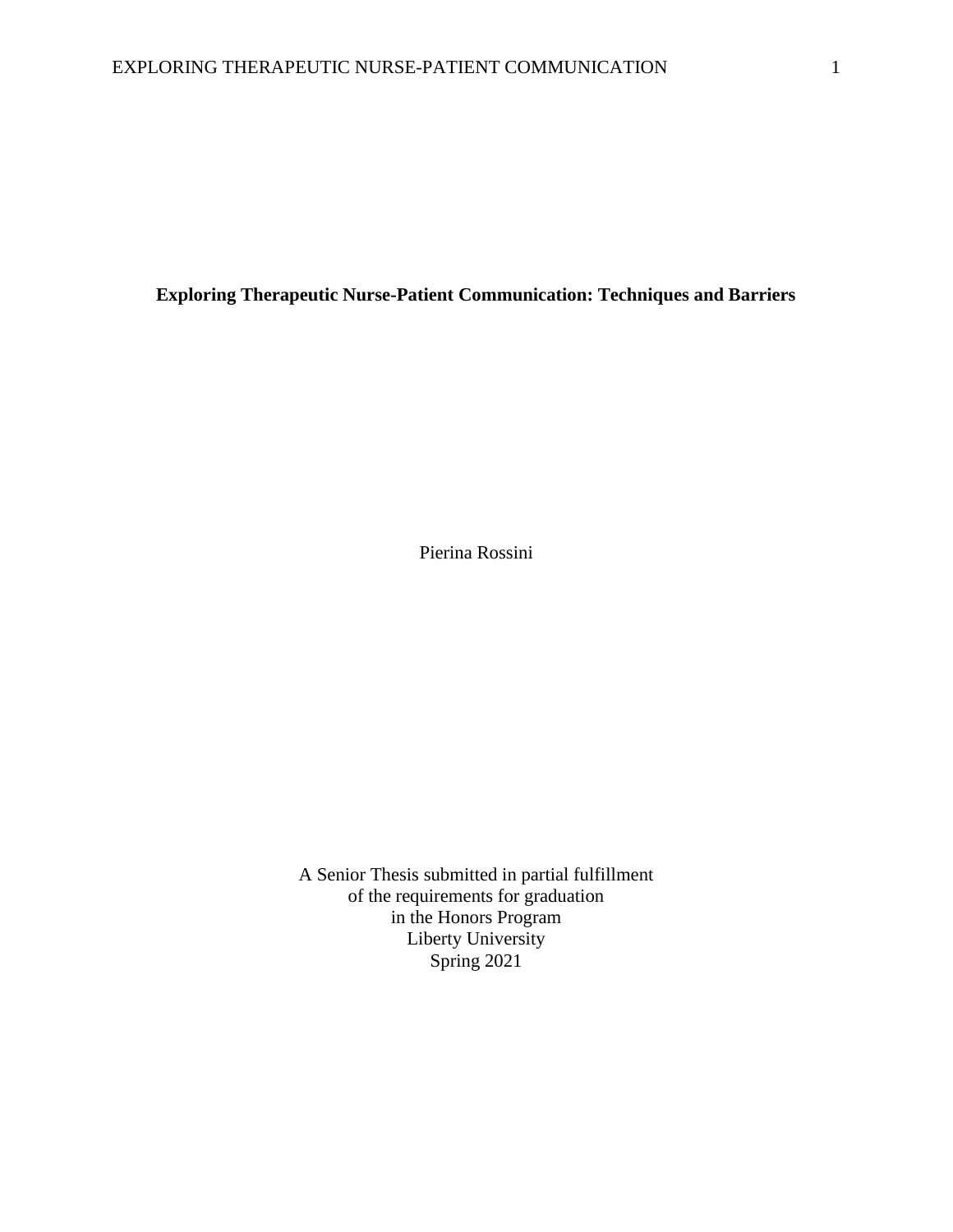Acceptance of Senior Honors Thesis

This Senior Honors Thesis is accepted in partial fulfillment of the requirements for graduation from the Honors Program of Liberty University.

> Heather Humphreys, DNP. Thesis Chair

\_\_\_\_\_\_\_\_\_\_\_\_\_\_\_\_\_\_\_\_\_\_\_\_\_\_\_

Tonia Kennedy, EdD. Committee Member

\_\_\_\_\_\_\_\_\_\_\_\_\_\_\_\_\_\_\_\_\_\_\_\_\_\_\_

Cynthia Goodrich, EdD Assistant Honors Director

\_\_\_\_\_\_\_\_\_\_\_\_\_\_\_\_\_\_\_\_\_\_\_\_\_\_\_

\_\_\_\_\_\_\_\_\_\_\_\_\_\_\_\_\_\_\_\_\_\_\_\_\_\_\_ Date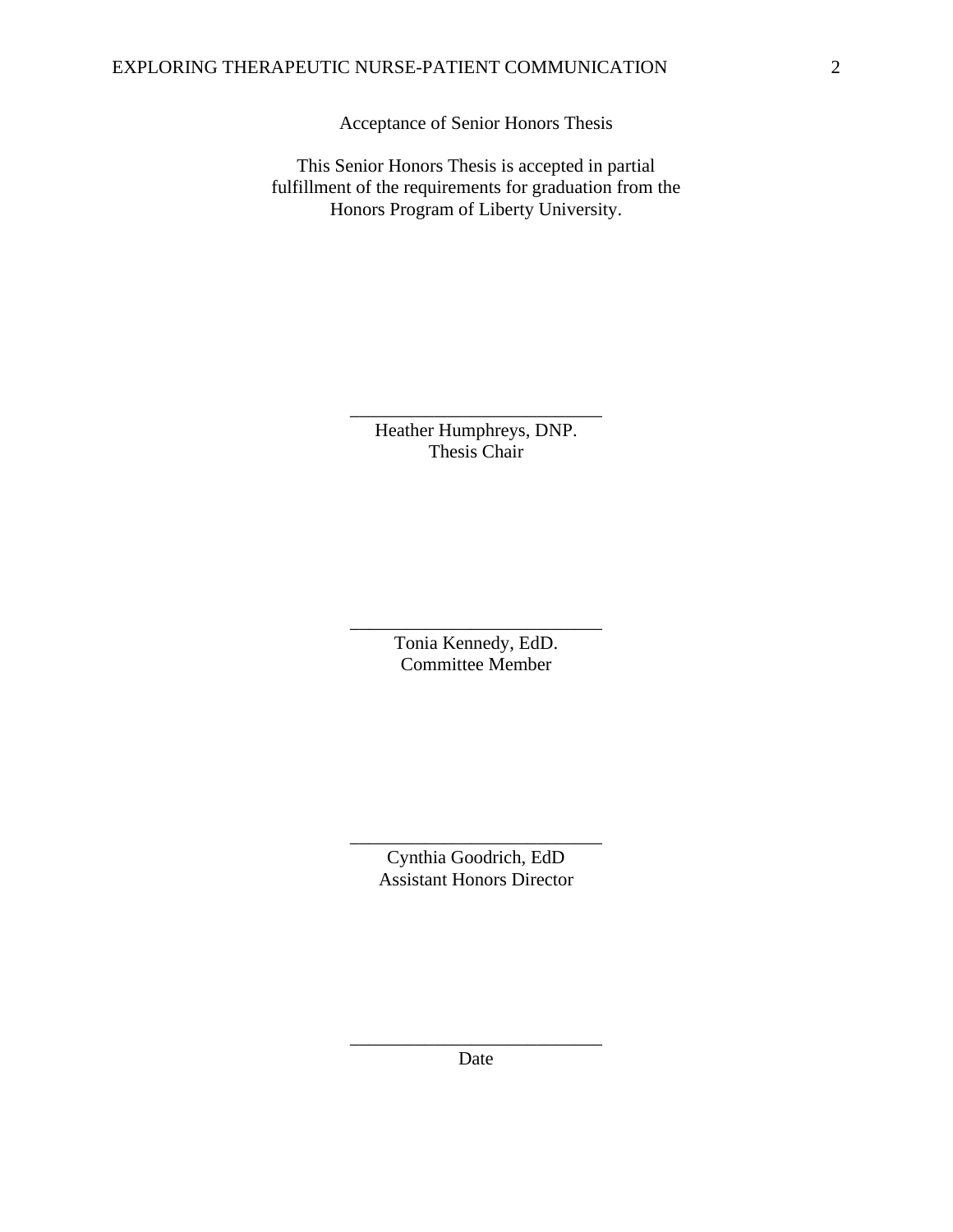# **Abstract**

Effective nurse-patient communication, also described as therapeutic communication, is essential for providing high quality nursing care. It increases patient satisfaction and health, decreases patient anxiety and disease symptoms, and increases patient cooperation and compliance to treatment. Some therapeutic communication techniques include attentive listening, empathy, silence, focusing, open-ended questions, clarification, exploring, clarifying, and summarizing. Unfortunately, there are barriers to therapeutic communication that have been identified. Research regarding nurse-patient therapeutic communication, consisting of secondary, qualitative, descriptive data, points to several barriers to therapeutic communication. Some of the barriers to therapeutic communication include nurse-patient gender difference; patient physical discomfort; nurse-patient language, culture, and religion differences; and a nurse's workload which includes both the number of tasks the nurse must complete during a shift and the number of patients the nurse has been assigned to care for during the shift. Through analysis of the findings, nurse workload can be identified as one of the more pressing barriers to therapeutic communication as it affects the nurse's time and energy during the shift and may decrease the effort to improve communication. For this reason, a proposed solution in response to the barriers to therapeutic communication is to improve nurse workload.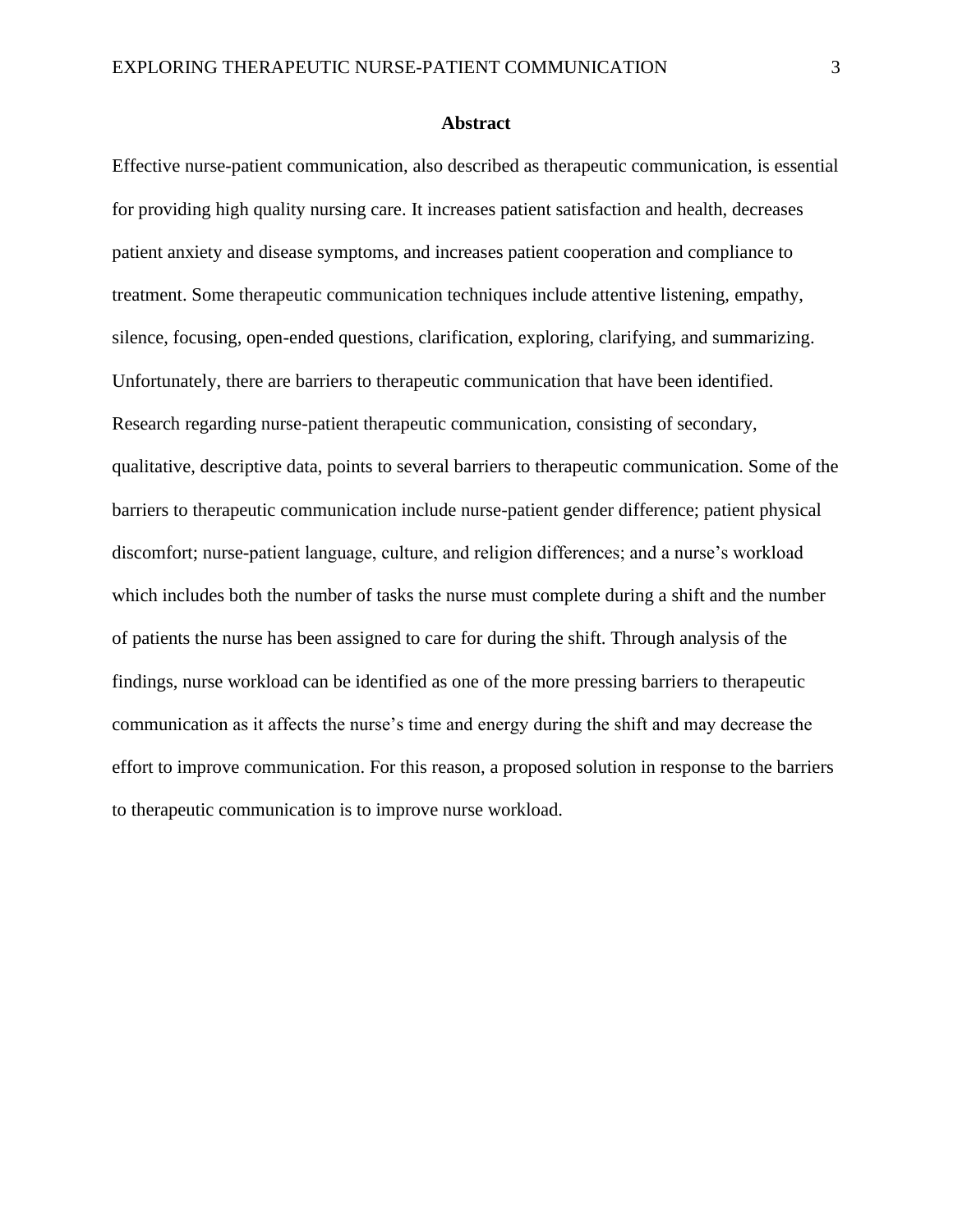# **Exploring Therapeutic Nurse-Patient Communication: Techniques and Barriers**

For 19 years since 1999, the nursing profession has been ranked the most ethical and honest profession in the United States (Gaines, 2021). What makes the nursing profession one that is viewed so highly? Nurses are present when patients are in their most vulnerable states lying in a hospital bed, removed of their clothing, and placed in the same hospital gown as all the other patients in a similar position. The nurse becomes the patient's voice and advocate—the person who understands the patient the most, is constantly checking in on them, and meeting their most basic needs. In the most ideal of all cases, with the use of therapeutic communication, the nurse is the perfect interpreter; he or she listens to the patient to find out what is needed and relays that to the rest of the health care team to provide patient-centered care tailored to each specific patient. The nurse then helps them on their way to recovery and is there when the longanticipated discharge from that hospital bed finally arrives. Unfortunately, the most ideal case is not always carried out and the nurse cannot fulfill the role of the perfect interpreter. There are multiple barriers to therapeutic communication between nurses and patients which impede the nurse's ability to provide consistent, outstanding care. In the paragraphs to follow, communication, therapeutic communication, and the nurse's role as a communicator will be explored in-depth; an analysis of effective and ineffective therapeutic communication techniques will be conducted; and barriers to effective therapeutic communication between nurses and patients will be discussed.

# **Background**

#### **The Nursing Role as a Communicator**

According to the American Nurses Association (ANA) (2020), a professional organization focused on representing the common interest of the country's registered nurses and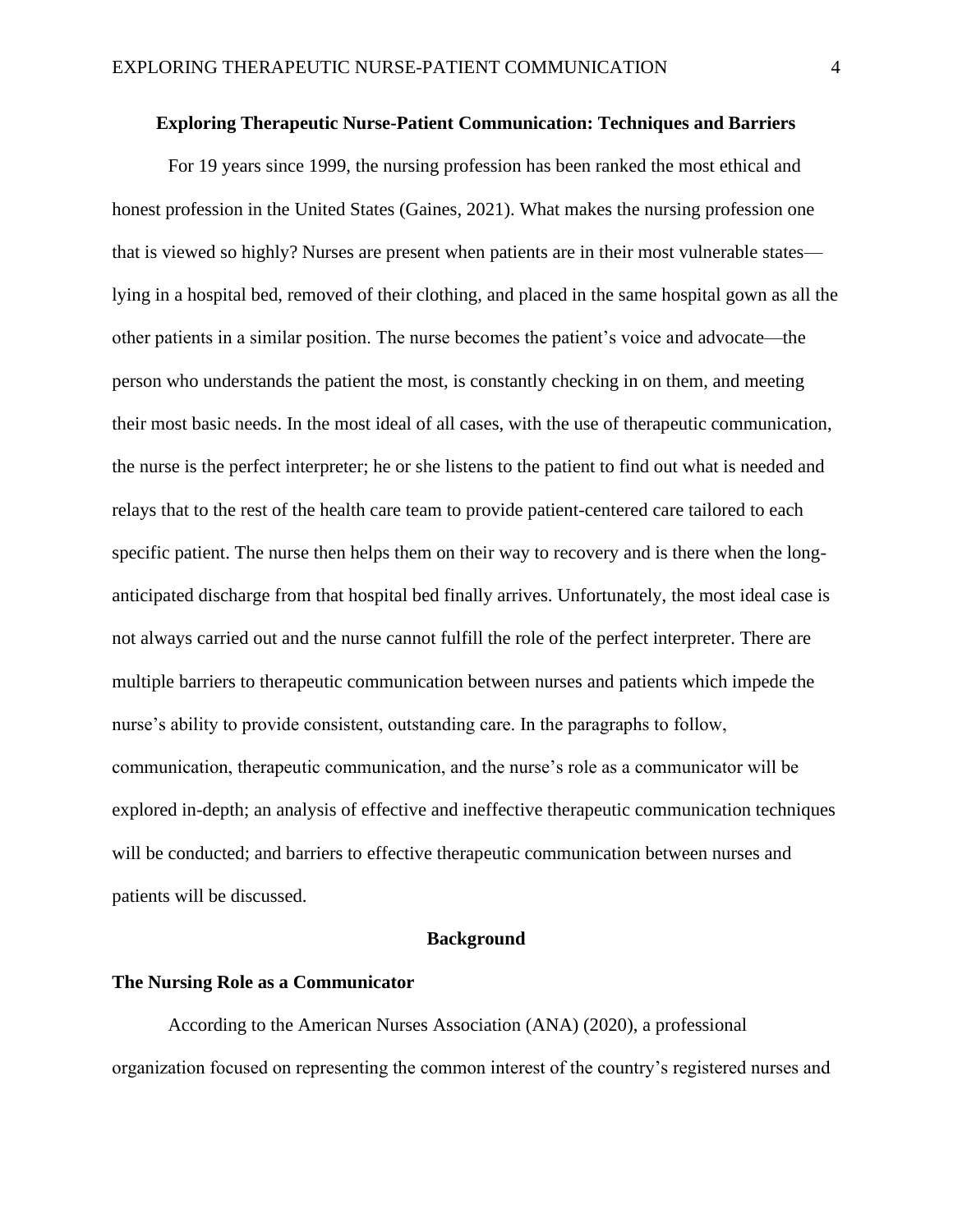improving the quality of health care for all people, a nurse's job consists of four things: first, to perform physical exams and take patient health histories in order to make critical decisions using nursing judgment; second, to offer counseling, education, and health promotion to patients and their families; third, to provide interventions and give the appropriate medications; and fourth, the nurse is responsible for coordinating the patient's care by working and collaborating with other health care professionals involved in each patient's care. A nurse's responsibility is expansive, and the nurse needs to do each one of those tasks efficiently in order to provide each patient with the best possible care. The unifying factor and a necessary component in the above responsibilities of the nurse is communication. The nurse must communicate with many people during the shift such as the physicians, pharmacists, occupational and physical therapists, and dieticians to coordinate the patient's care, but most importantly, the nurse must communicate with each patient. In other words, the nurse's role is like one of an interpreter: the nurse is an aid in the transfer of messages from the patient to the healthcare team, and the healthcare team back to the patient.

The first of the four responsibilities outlined by the ANA includes performing physical exams and taking patient health histories. A physical assessment, along with the patient health history, is the foundational information about the patient needed to understand what the patient is at the hospital for, why they are seeking care, and what kind of needs must be met to help them progress towards healing. The nurse needs to be able to understand the patient to know how to best care for them, to be their advocate, and to offer counseling, education, and health promotion like the ANA requires. Without communication, the nurse could not coordinate the patient's care by collaborating with the other health care professionals and nothing could get done effectively (ANA, 2020).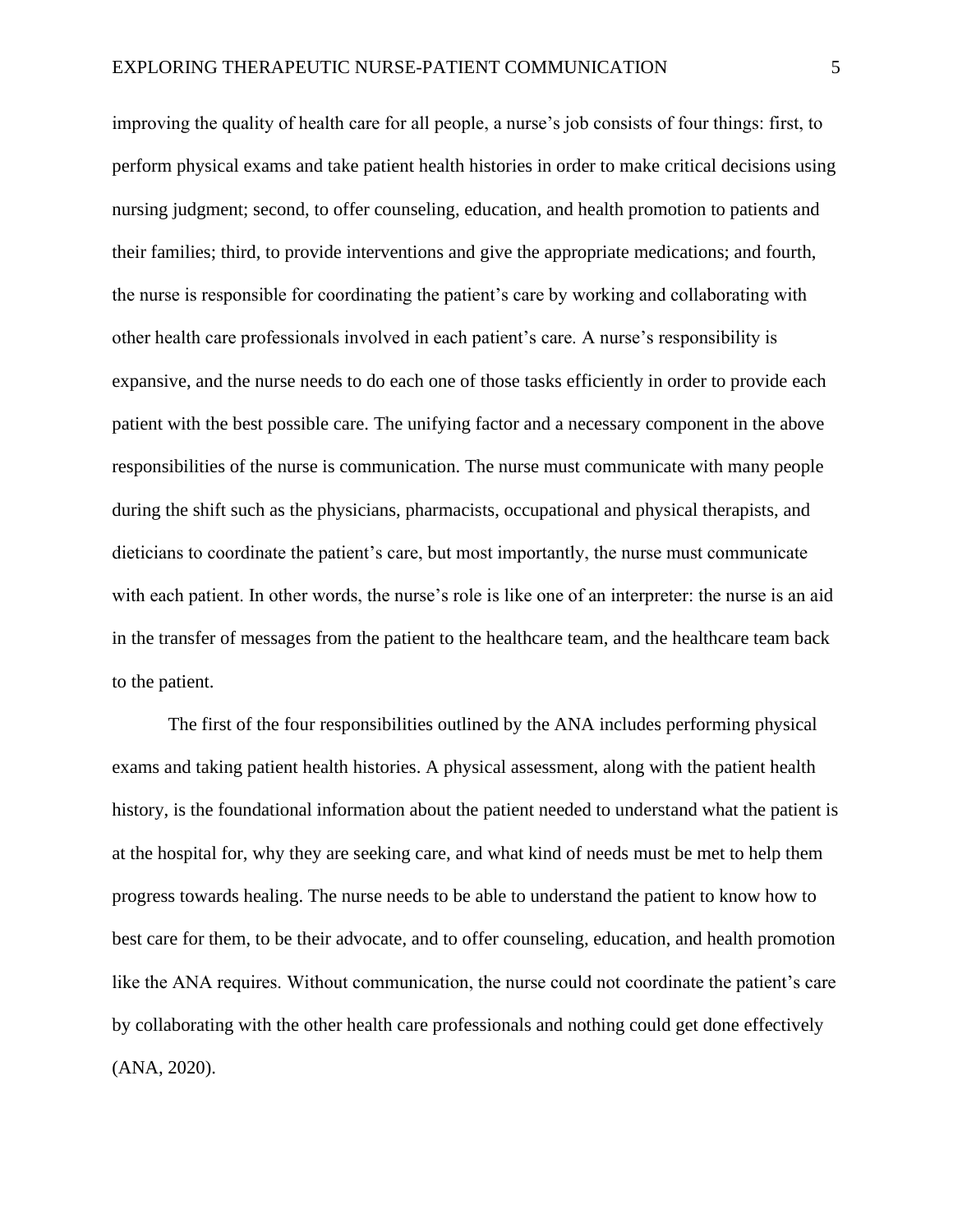The second responsibility of the nurse according to the ANA is to offer counseling, education, and health promotion to patients and their families, if they are present. Even more so than with the first of the four responsibilities, it is essential for the nurse to communicate with the patient in order to fulfill this nursing duty effectively. There are two parts to communication: the sending aspect and the receiving aspect (Kourkouta, 2014). When the nurse is providing counseling, education, and health promotion, the nurse is sending information. When the patient understands the counseling, education, and health promotion, the patient is receiving the information. Because of this two-way relationship, while the nurse may send the correct information, if the patient does not receive the information as the sender intended, then communication has not been done effectively (ANA, 2020).

The third responsibility outlined by the ANA is the nurse needs to provide interventions and give the appropriate medications. This aspect of a nurse's job involves very precise communication with the patient and the health care provider along with any other members of the patient's health care team. Medications can prove to be a huge safety hazard for patients if their full history and story are not taken into consideration, which is why it is necessary for the nurse to have an accurate representation of the patient's history and allergies. For this reason, communication is absolutely necessary for the nurse to be able to safely carry out the third responsibility outlined by the ANA (ANA, 2020).

Lastly, the fourth responsibility outlined in the ANA says part of a nurse's role includes coordinating the patient's care with the other health care professionals. Coordination of care is not an easy task. Not only does it include a comprehensive knowledge of each patient's diagnosis, care plan, and steps to improve their well-being, but it also includes the knowledge of all the different branches of participating professionals and what their jobs entail. In addition,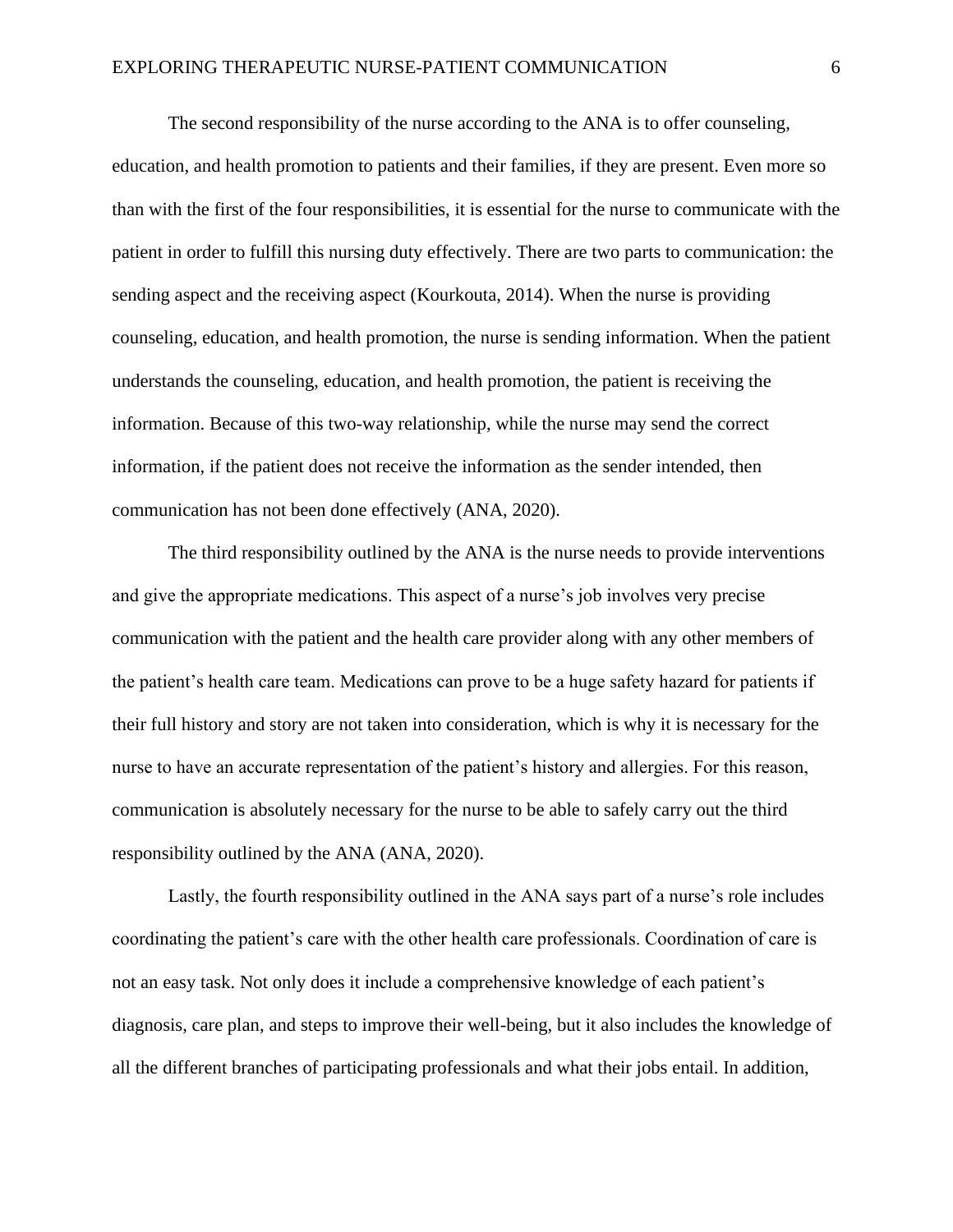coordination of care requires the most precise communication so that there is no misunderstanding in the transition of care and the transferring of care from health care professional to health care professional (ANA, 2020).

Being a nurse comes with a great amount of responsibility. All of the aforementioned responsibilities are crucial to the nurse fulfilling the job requirements outlined by the ANA to the most satisfying extent. The job will be done best when the nurse can speak to the surrounding health care professionals, as well as with the patient clearly and effectively so that the patient's needs can be met to the highest standard.

# **Communication**

First, a definition of communication must be determined but the conversation should be prefaced by the statement that communication is a complex and very involved process (Amoah et al., 2018). According to Kourkouta (2014), communication is an exchange of concepts including thoughts, information, and feelings through the use of speech or other platforms. Because there is an exchange of information, the assumption is communication is never unidirectional (Kourkouta, 2014). Communication is at least two-way in its nature with a sender and a receiver often switching back and forth between their roles (Kourkouta, 2014). The basics of communication require common means through which information can be transferred from one to another, hence why it is complex and very involved. In other words, communication can be viewed as a transaction whose success is based upon multiple factors like cultural and social values, physical environment, and the psychological conditions of both the sender and the receiver (Kourkouta, 2014).

# **Therapeutic Communication**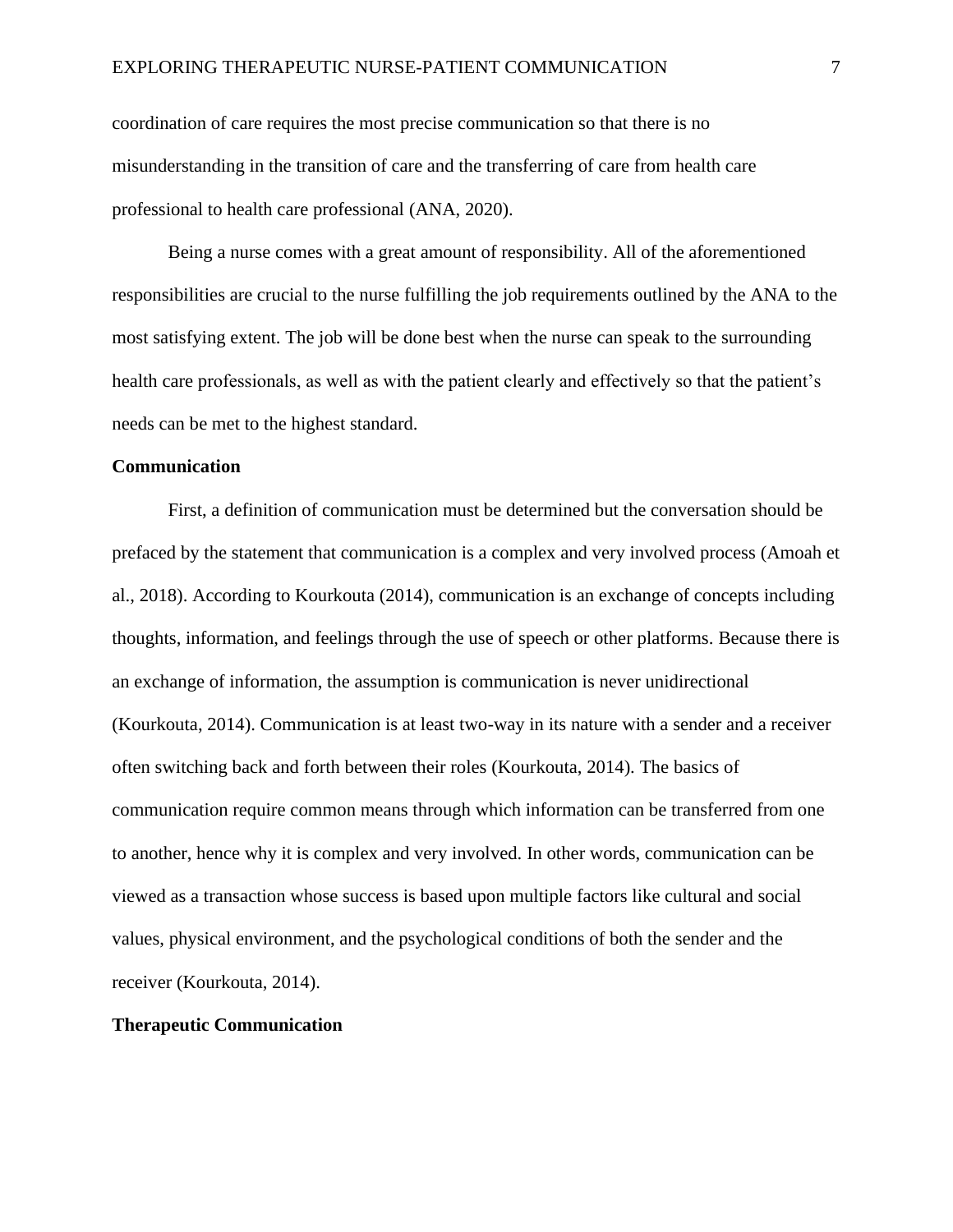In nursing specifically, communication is vital because it helps with identifying necessary procedures, treatment, education, health promotion, prevention, therapy, and rehabilitation (Kourkouta, 2014; Slade & Sergent, 2020). Because of this, therapeutic communication is the goal for communication in health care services. According to the National Commission on Correctional Health Care (NCCHC) (2020), a non-profit organization that focuses its efforts on bettering the standard of health care in the United States, therapeutic communication is the "faceto-face process of interacting that focuses on advancing the physical and emotional well-being of a patient" (NCCHC, 2020, para. 2). Therapeutic communication helps to establish a therapeutic relationship, which involves an interpersonal exchange focused on understanding the perceptions of others and acting on them (Moreno-Poyato & Rodríguez-Nogueira, 2020). Therefore, to provide the best support for the patient, therapeutic communication is fundamental in nursing, and it is accomplished using different techniques (Abdolrahimi et al., 2017; NCCHC, 2020).

Florence Nightingale, who is known as the founder of modern and professional nursing with her establishment of the first nursing school in the world in 1860, considered therapeutic communication the foundation for providing care to patients because it allows the nurse to interpret changes in the patient's condition in a more effective, timely manner (Karimi  $\&$ Masoudi, 2015; Abdolrahimi et al., 2017). Nightingale also authored multiple books on the subject of nursing, one of which is the first book in nursing education published in 1860 called, *Notes on Nursing* (Karimi & Alavi, 2015). In this publication, Nightingale reports the importance of building relationships with patients that are effective and trusting (Nightingale, 1946). Some ways Nightingale says this can be done is through the nurse's presence, empathy, and understanding, as well as by creating an atmosphere that makes the patient feel happy, and by creating a sense of unity between the nurse and the patient (Karimi  $\&$  Alavi, 2015). These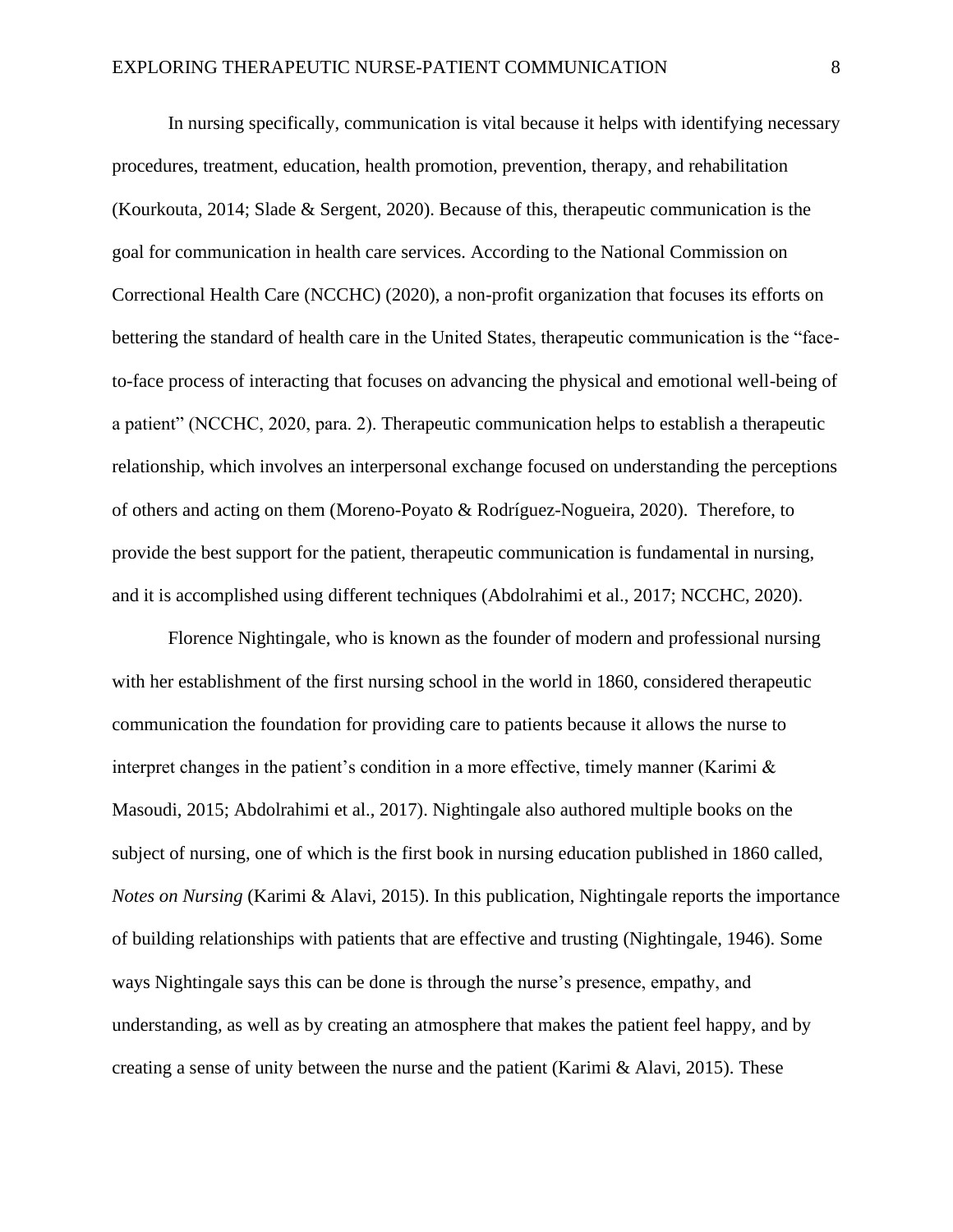suggestions can all be accomplished with the use of therapeutic communication (Karimi & Alavi, 2015).

As demonstrated in a study by Abdolrahimi et al. (2017), therapeutic communication is difficult to define because it is complex with multiple factors involved in the process. However, Abdolrahimi et al.'s study describes therapeutic communication as important for building relationships, an essential component in clinical competency made up of two different parts including verbal and non-verbal, and necessary for providing patient-centered care (Abdolrahimi et al., 2017). Further, it is important to consider knowledge, motivation, and performance are elements that affect the nurse's ability to provide therapeutic communication (Abdolrahimi et al., 2017). Regardless of the exact definition of therapeutic communication, studies show that the use of effective therapeutic communication allows the nurse to provide the patient with the best physical and emotional care and allows for the most productive exchange of information (Amoah et al., 2018).

# *Techniques for Therapeutic Communication*

Now that the reasons why therapeutic communication is necessary in nurse-patient interactions have been identified, examples of techniques to be used can be discussed. Burke (2021), a nationally recognized nurse educator and member of the ANA's task force on competency and education for nursing team members, lists a variety of techniques that are useful for therapeutic communication, the first of which is attentive, active listening. Burke describes attentive, active listening as more than simply hearing the patient and remaining silent while they speak. This non-passive technique involves hearing, analyzing, and intentionally understanding the sentences the patient is speaking and applying them to the patient's situation while also observing their nonverbal cues as they talk (Burke, 2021). The combination of taking in and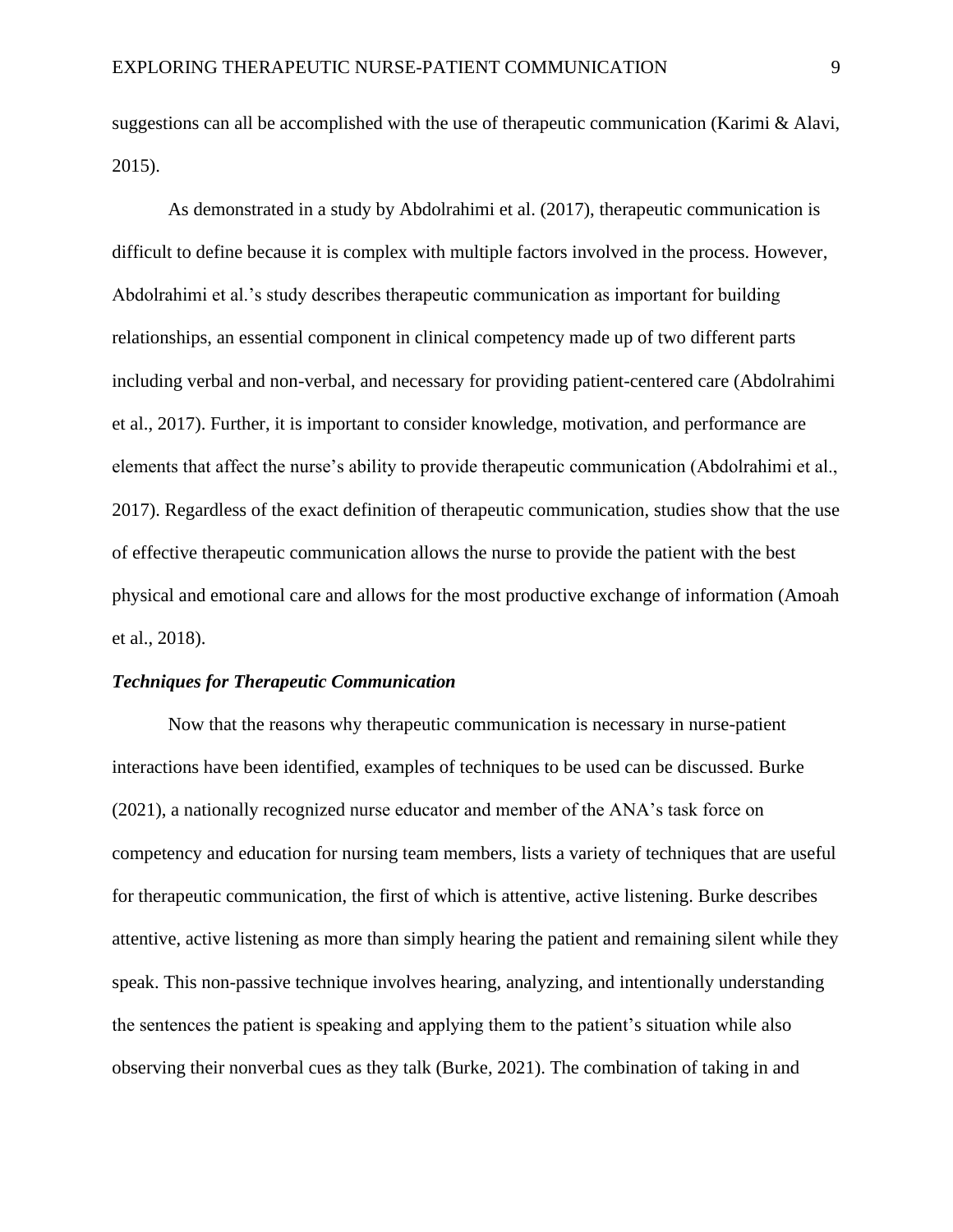understanding the patient's verbal and nonverbal communication results in attentive, active listening.

One of the main techniques for therapeutic communication includes empathy. Using empathy, the nurse can convey understanding to the patient on a deeper and more personal level (Slade & Sergent, 2020). It is also understanding the patient's framework of reference, or their perspective, and as the nurse showing this understanding to the patient (Moreno-Poyato & Rodríguez-Nogueira, 2020). Using empathy as a therapeutic communication technique helps to establish a trusting nurse-patient relationship in which the patient can express their situation freely and feel they have support from their nurse (Moreno-Poyato & Rodríguez-Nogueira, 2020).

Another technique for therapeutic communication is silence. Choosing to be silent is an intentional approach the nurse can employ to promote and establish a therapeutic relationship (Burke, 2021). Silence allows both parties in communication to have a moment to ponder the meaning of the messages being shared and think of how to answer (Burke, 2021). Each patient is unique in that they each have their own pace at which they decipher and unravel new information, so silence gives them ample time to process it (Kourkouta, 2014). In addition, this extra time given to the patient helps them feel it is their time and not that they are taking it from the nurse (Kourkouta, 2014). Not only that, but when the nurse uses silence as a therapeutic communication strategy, the nurse is giving the patient an opportunity to fill in that space with information they wish to share such as openly discussing their thoughts and feelings, or their opinions and beliefs related to the care and treatment they are to receive (Burke, 2021).

Focusing is another therapeutic communication technique that can be used by nurses. This technique is a way to help the conversation zone into the goal of maximizing the patient's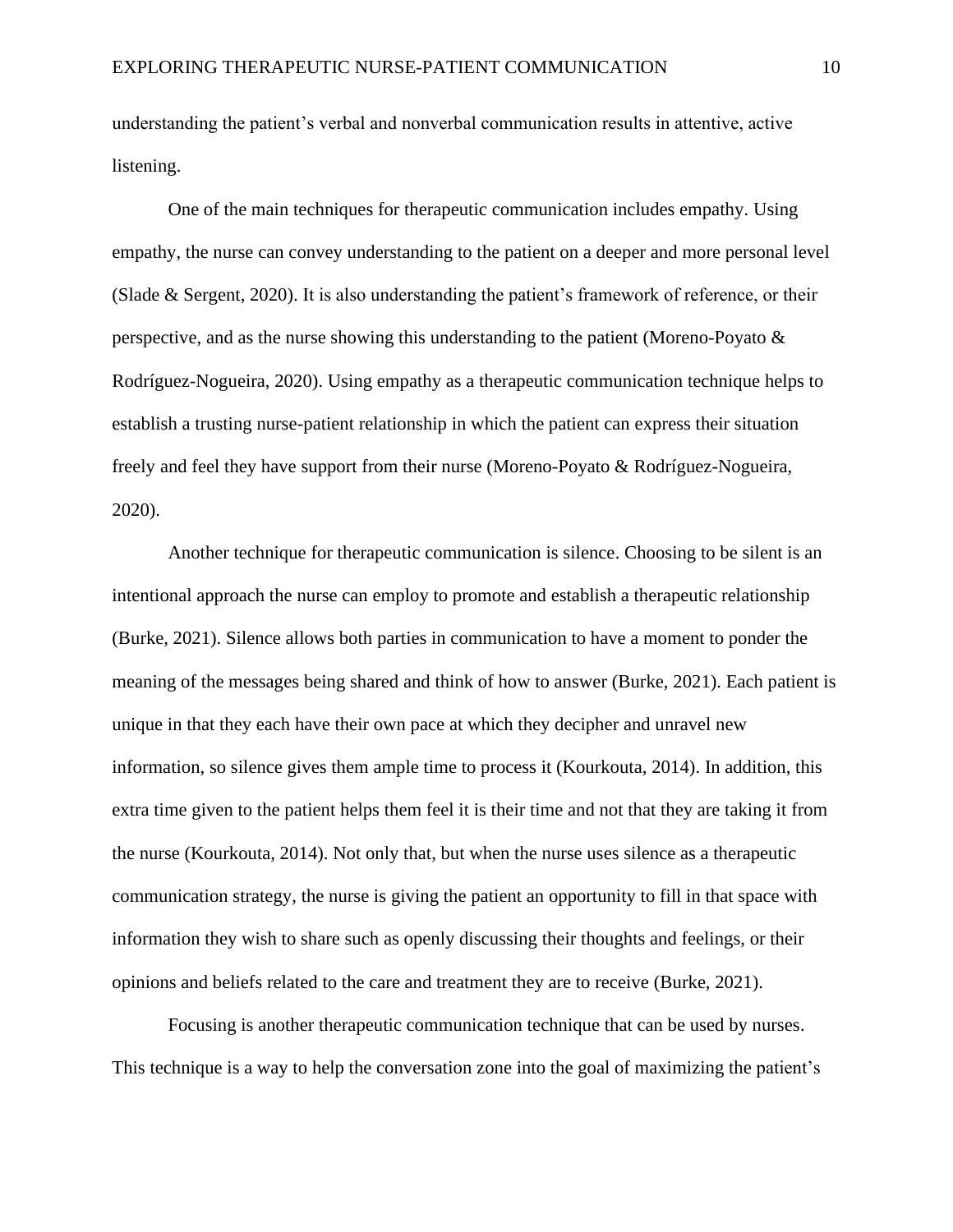care (Burke, 2021). This is useful during times when the patient takes the opportunity to talk about their extended family or their accomplishments rather than things related to their health care. While it is therapeutic for the nurse to provide the patient their presence, at times off topic conversations only steer away from the opportunity to help improve the patient's care (Burke, 2021).

Part of therapeutic communication is listening to patients and their narratives. Listening to the stories of patients not only helps them feel understood, but it also helps the nurse understand how health is defined for the patient, what their symptom management looks like, and how the patient interprets their healthcare (Wittenberg et al., 2018). Only after the nurse has listened to the patient's story can the nurse have an understanding of what the patient wants communicated (Wittenberg et al., 2018).

The nurse can use open-ended questions as a technique for therapeutic communication with the patient (Burke, 2021). The opposite of open-ended questions are closed-ended questions, which are those that only require yes or no as an answer. In comparison to closedended questions, open-ended ones give the patient the opportunity to provide a more detailed response, which can lead to greater insight regarding their condition (Burke, 2021). These questions give the patient the opportunity to freely share his or her concerns with the nurse, and in response, the nurse can practice active listening to encourage the patient's revealing of information (Slade & Sergent, 2020). These are useful when the healthcare team is looking for more information in relation to the patient's condition so that better treatments methods can be utilized (Burke, 2021).

Clarification can also be used as a technique for therapeutic communication. This helps to make sure the message has been interpreted correctly (Burke, 2021). The nurse can clarify and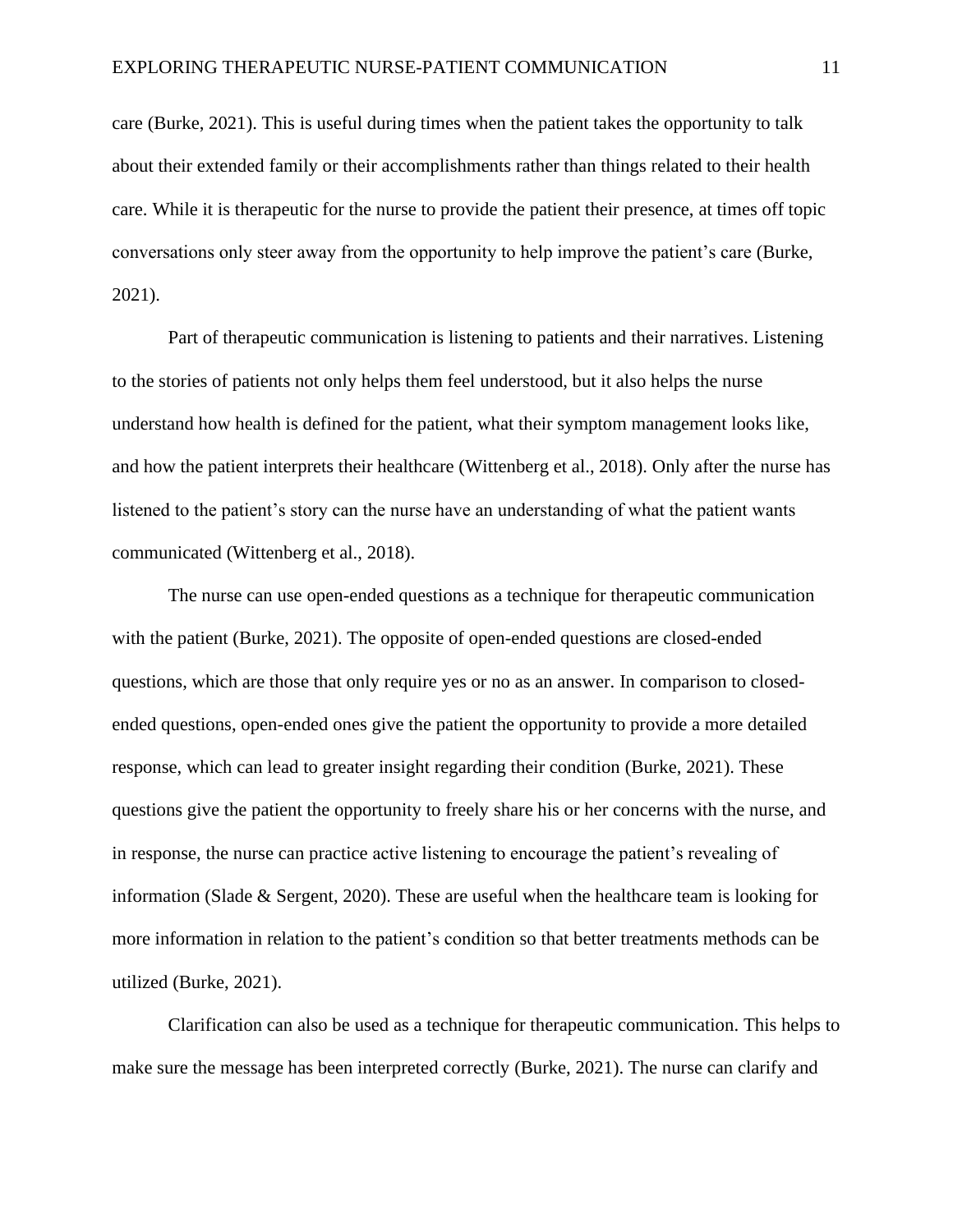validate the patient's message so as to make sure the message has been interpreted completely and correctly. During communication, there is risk of misunderstanding, false assumptions, and interpretating the message with bias. To aid in clarification, the nurse can both orient the patient, and provide them with options (Wittenberg et al., 2018). Orienting the patient to their diagnosis and summarizing their options is a therapeutic way to communicate with the patient because it provides the patient with a sense of control over their condition (Wittenberg et al., 2018). Some specific ways to clarify include exploring, paraphrasing, restating, and reflecting (Burke, 2021).

Exploring is not the same as probing, which is both non-therapeutic and invasive, rather it encourages the patient to share more in regard to an area related to their health and healthcare (Burke, 2021). Paraphrasing is another way for the nurse to clarify the patient's message and can be done by repeating the patient's statements in a different way or using different words (Burke, 2021). The benefit to this is that the patient has the opportunity to hear what the nurse understood and correct the nurse's understanding, if necessary (Burke, 2021). Lastly, another way to clarify the patient's message is by restating. The nurse would use this therapeutic communication technique by simply repeating what the patient said to make sure they heard the statement correctly (Burke, 2021). All of these methods of clarifying the patient's message are useful techniques for therapeutic communication between the nurse and the patient (Burke, 2021).

Clarifying the patient's message is important because it also helps to establish frank and honest conversation (Kourkouta, 2014). Learning about a diagnosis is often confusing and overwhelming for a patient. This is why a nurse's discussion should involve frankness and honesty—to help rid the patient of any doubts or misunderstandings (Kourkouta, 2014). One of the best ways the nurse can help speak to the patient honestly is by translating medical terminology into a language the patient can understand (Kourkouta, 2014). This is much more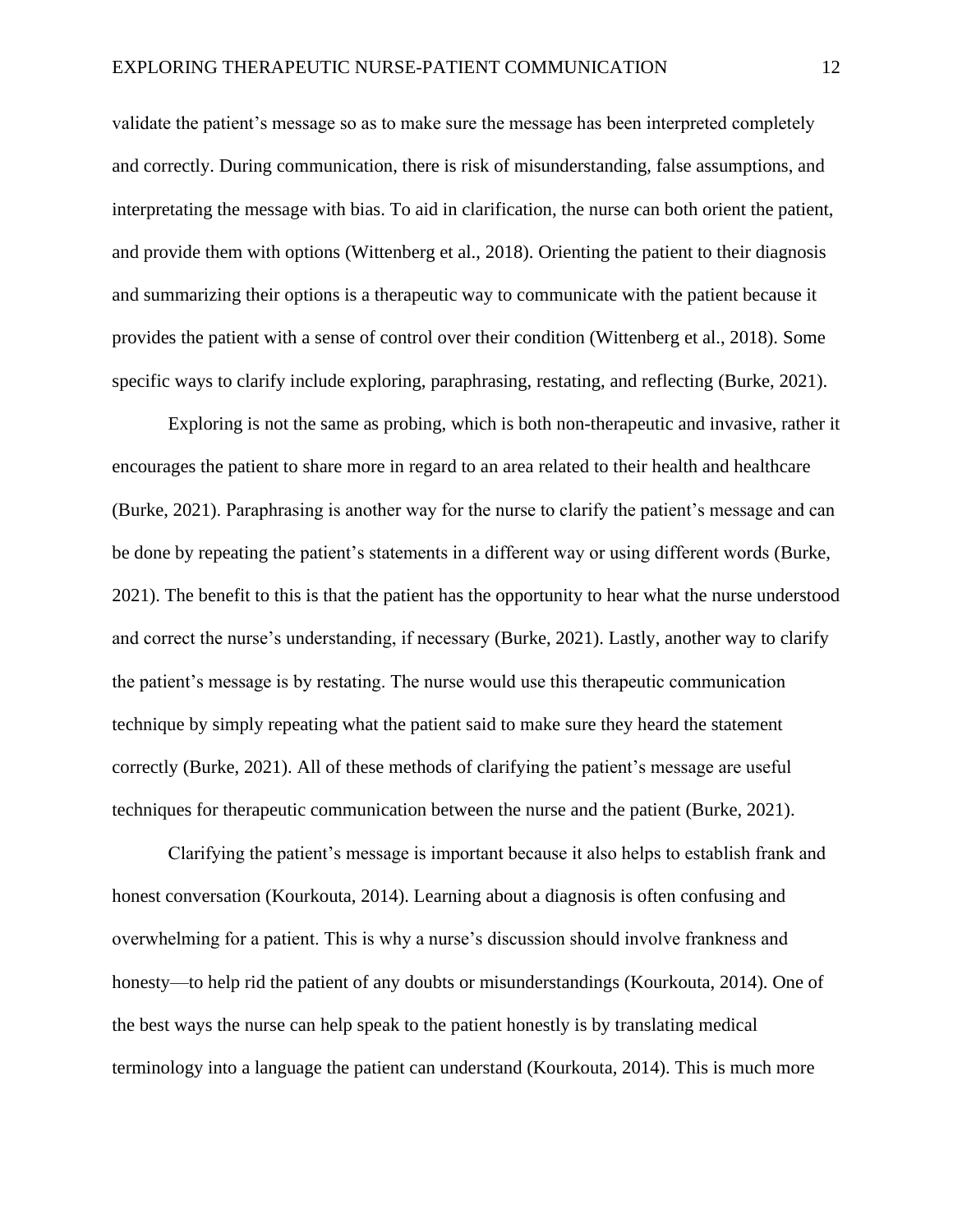beneficial to the patient because they can learn more about their diagnosis and instructions for caring for themselves from the nurse's honest and considerate communication (Kourkouta, 2014).

Providing leads to the patient is another therapeutic communication technique that can be employed by the nurse. This technique is useful for the nurse to use when the nurse needs the client to begin a new discussion based on a specific topic. The nurse would lead the patient to the conversation allowing the patient to take over the discussion. This contributes to therapeutic conversations because it can help to provide the healthcare staff the information they are looking for to improve their care (Burke, 2021).

Another therapeutic communication that can be used is summarizing. Burke (2021) indicates this technique is especially useful when educating a patient. To implement this technique, the nurse highlights portions of the important information that was discussed. In addition, it sums up the conclusion of the discussion that both the nurse and patient have come to agree upon. This is a good way for the patient to briefly be reminded of the topics that were reviewed and provides another opportunity to ask questions about them (Burke, 2021).

Another technique for therapeutic communication consists of recognition, acknowledgment and acceptance of the patient. The nurse should recognize, acknowledge, and accept the patient and their thoughts during every interaction, especially communication. This helps the patient to feel respected, valued, and heard by nurse, which establishes trust in the nurse-patient relationship. The presence of a trusting relationship is especially helpful because it encourages the patient to both be more open in their communication, and also makes them more likely to accept the treatment modalities offered by their health care team (Burke, 2021; Shafipour et al., 2014).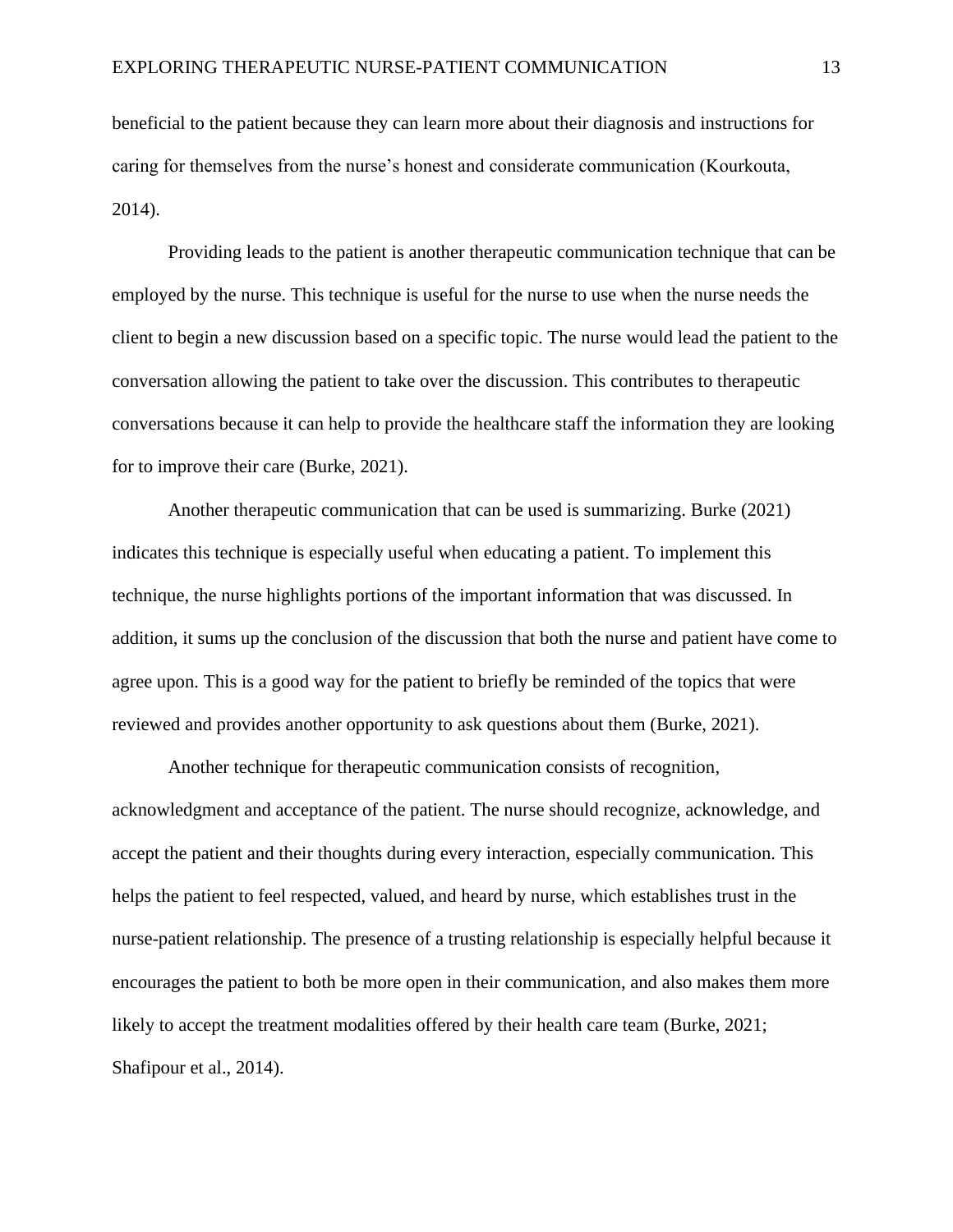Lastly, offering of self is a simple, yet powerful technique the nurse can employ and further the nurse-patient relationship (Burke, 2021). Offering of self involves the nurse willingly offering their time and presence to the patient (Burke, 2021). This allows the patient to feel valued by the nurse increasing the chances of the patient opening up to the nurse to share important health care points (Burke, 2021). The goal with offering of self is to adequately meet the patient's needs (Burke, 2021). This also involves mindful communication with the patient by being fully present with them in the moment, and acknowledging their feelings and concerns (Wittenberg et al., 2018)

# *Benefits of Therapeutic Communication*

Therapeutic communication techniques are very helpful when the nurse takes the initiative to incorporate them into the nursing practice. This type of communication provides a solid foundation for a positive interpersonal relationship (Younis et al., 2015). In addition, as explained in the description of the techniques above, this type of communication between the nurse and the patient allows for trust to be established between them. In brief, one of the reasons why a trusting nurse-patient relationship is beneficial is because it increases the chances the patient will be honest with the healthcare team and increases the chances the patient will be adherent to their treatment regimen (Norouzinia et al., 2015). In addition, it is important to note not all of the communication is verbal. In fact, most of communication, or 93%, is non-verbal including body language, attitude, and tone (Younis et al., 2015). The other 7% of communication is based on actual words along with their content and meaning, but their delivery, or the components of non-verbal communication (body language, attitude and tone), impact how the content or the words are interpreted (Younis et al., 2015). According to Younis et al's (2015) study and review of the literature, the outcomes of effective communication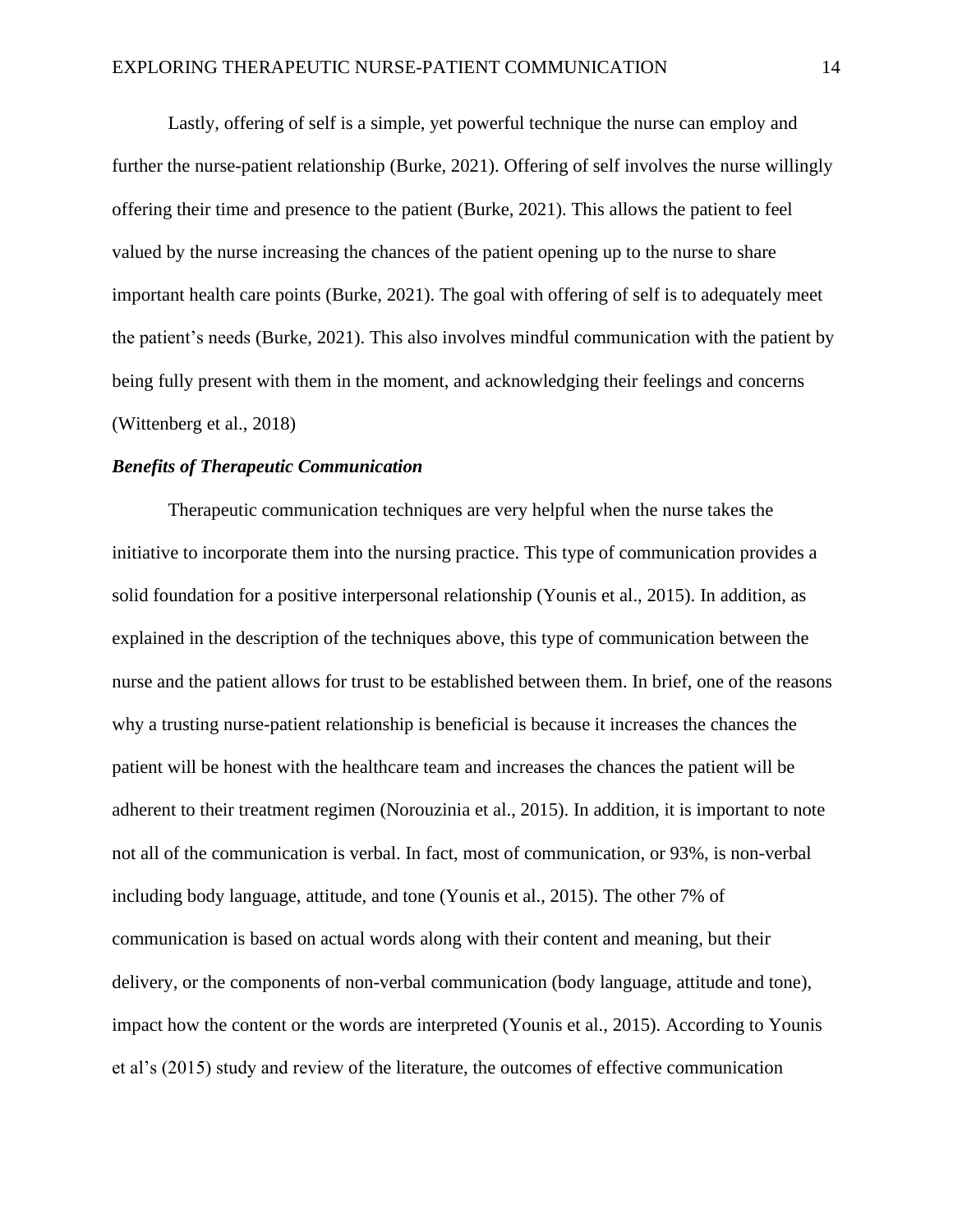contain many positive benefits. These include a smoother transfer of information, care interventions that are more suited for the patient, improved safety, decreased hospital length of stay, increased patient satisfaction, and enhanced employee morale (Younis et al., 2015).

When implemented, therapeutic communication is very beneficial to both patients and the healthcare staff. An article written by Norouzinia, R et al. (2015) includes that effective communication is important to patient care because it improves nurse-patient relationships, it helps to provide high quality nursing care, and leads to patient satisfaction and health. Communication is the hinge that brings together the nurse and patient. The communication skill can be a well-oiled hinge, or one that lacks the adequate lubricant and only causes friction between the two parties. A well-oiled hinge is key to a successful relationship between the nurse and the patient bringing about the most effective treatment.

# *Ineffective Communication*

On the other hand, there are different types of interactions that result in ineffective communication. In other words, the nurse-patient exchange did not serve a purpose beneficial to the patient's overall health care. As mentioned in the previous section, communication includes both verbal and non-verbal components, therefore, ineffective communication can be a result of inadequate body language as much as it can mean asking the wrong questions.

In the same article in which she identifies useful techniques to work on therapeutic communication, Burke identifies methods that do not offer a positive contribution towards therapeutic communication. These include challenging, probing, changing the subject, rejection and minimization, and stereotyping (Burke, 2021).

To challenge a patient is to stand against the patient. The whole purpose of the nursepatient interaction is to establish a relationship that benefits the patient and aids in the patient's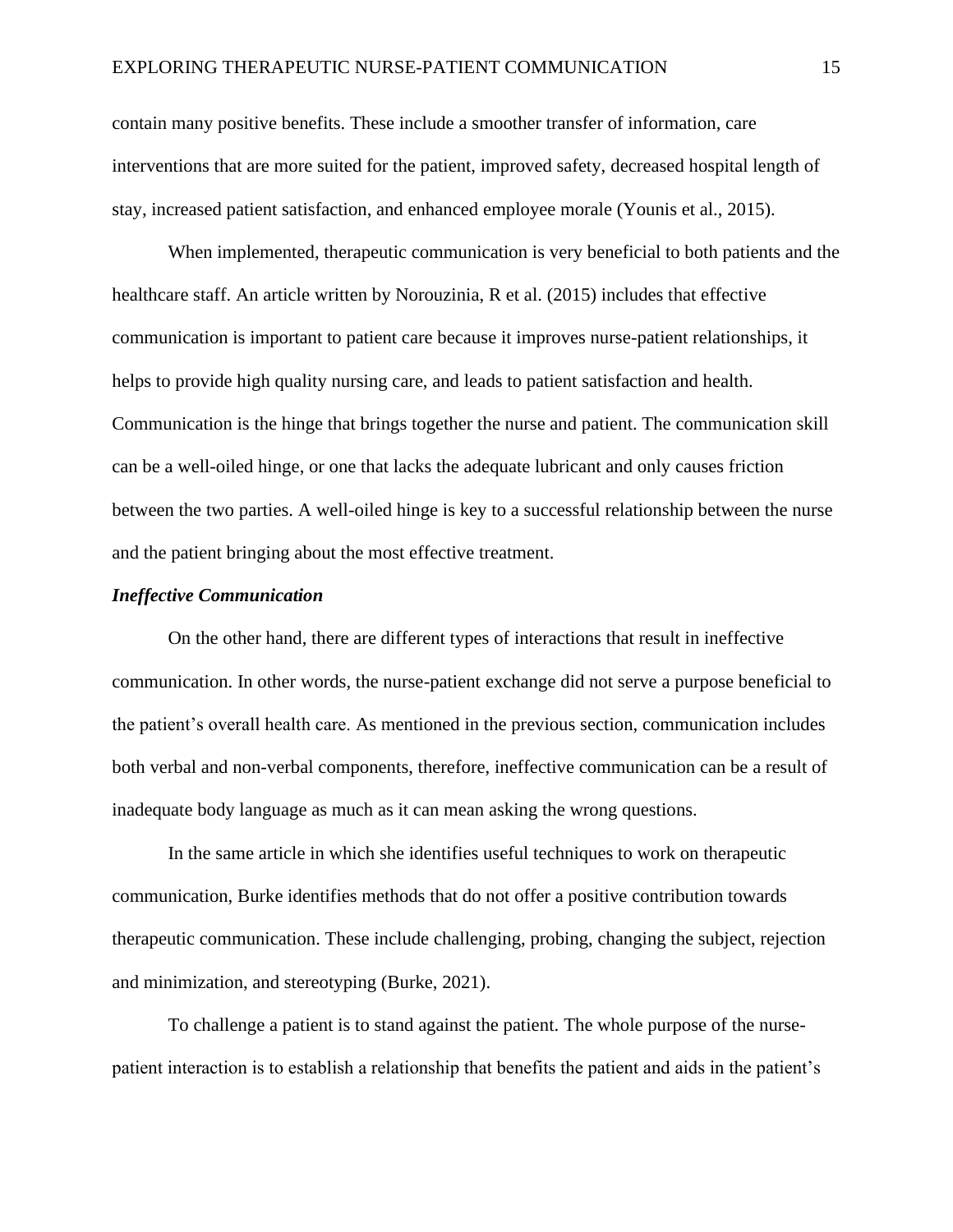recovery and overall health, but this type of interaction makes the patient have to defend themselves by justifying what their thoughts or feelings are, as well as why they believe what they do. Instead of establishing trust and demonstrating respect for the patient, this kind of communication shows disrespect and is ineffective (Burke, 2021).

Unlike exploring, probing is non-therapeutic and invasive to the patient. While probing sounds like it would help get more information from the patient to create a more complete clinical profile, probing is often just a way to satisfy the nurse's curiosity. It is therapeutic to get more information from the patient related to their health, but not to ask for more information that would threaten the patient's right to privacy and confidentiality (Burke, 2021).

Another ineffective or non-therapeutic form of communication is changing the subject. Typically, someone wants to change the subject when they are uncomfortable about a situation and want to talk about something else. While this may be appropriate in a friendship-type setting, it is not therapeutic for the nurse to do this with a patient. Changing the subject does not allow for the topic of discussion to be resolved. Similar to probing, this kind of communication only benefits the nurse by making them more comfortable, rather than trying to meet the patient's needs. Instead of trying to make themselves feel more at ease, the nurse should identify their own feelings and biases to be able to work on them before trying to enter into a therapeutic conversation with patients (Burke, 2021).

Unfortunately, defensiveness on the nurse's part is another way to impede the possibility of creating a therapeutic conversation with the patient. To be defensive is to attempt to justify actions that are wrong or are perceived as wrong. The nurse may be defensive in regard to something they did not succeed in, their employers, or any other action. The problem with defensiveness is that it does nothing for the patient and it does not help to improve the nurse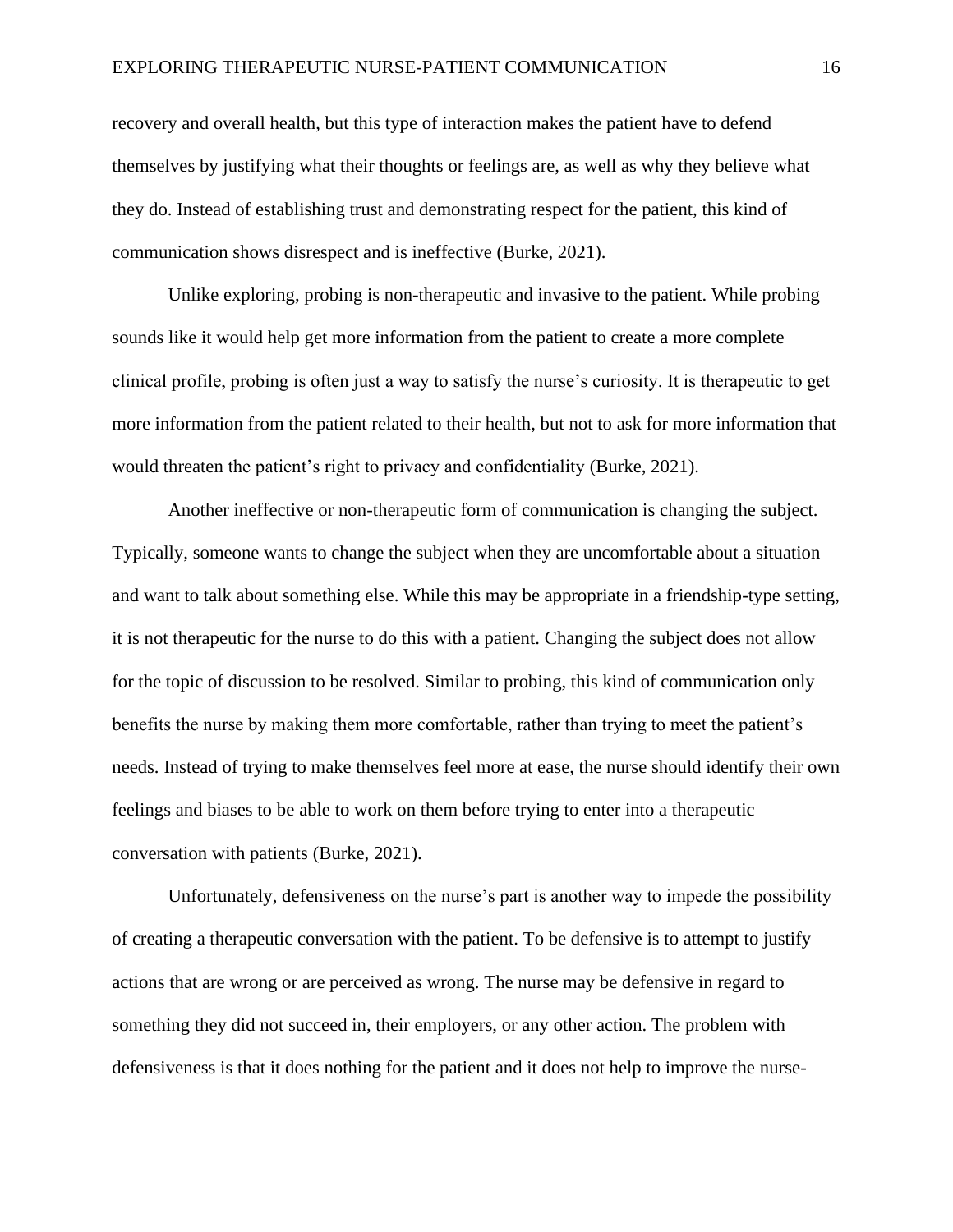patient relationship at all. In fact, this is only self-serving for the nurse and may even cause harm to the nurse-patient relationship (Burke, 2021).

For multiple reasons, false reassurances are non-therapeutic ways for the nurse to communicate with the patient. For one, false reassurances are comments that are conversation stoppers due to their dismissive tone. This is not therapeutic for the nurse-patient communication because it may lead to the patient withholding their true thoughts or feelings from the nurse in future scenarios, which is the exact opposite of what is trying to be accomplished. Another reason why false reassurance is non-therapeutic is that it can be considered a form of lying to the patient. Even though the nurse's intention may be to help the patient in the present moment feel more at ease, the truth is that the nurse does not really know the veracity of their reassuring statement. In the case that the nurse's assurance was false, the nurse gives the patient a reason to not be trusted. Therefore, false reassurances and their effects are detrimental to the patient and should not be used when trying to implement therapeutic conversations (Burke, 2021).

Disagreeing with the patient is another unacceptable form of communicating. While the nurse can correct the patient when the patient demonstrates their knowledge of their healthcare is misinformed, the nurse should not look to disagree or argue with the patient on other topics. Again, this type of communication is harmful to the nurse-patient relationship and discourages the patient from being honest and open with their nurse (Burke, 2021).

Judgments are not appropriate when the goal is to have effective therapeutic communication between the nurse and the patient. Whether they are positive or negative, judgmental responses discourage honesty. Both, the nurse and the patient, need the patient's honest and open communication in order to relay all the pertinent information to the healthcare team in charge of the patient's treatment. If the patient initially feels judged for example, for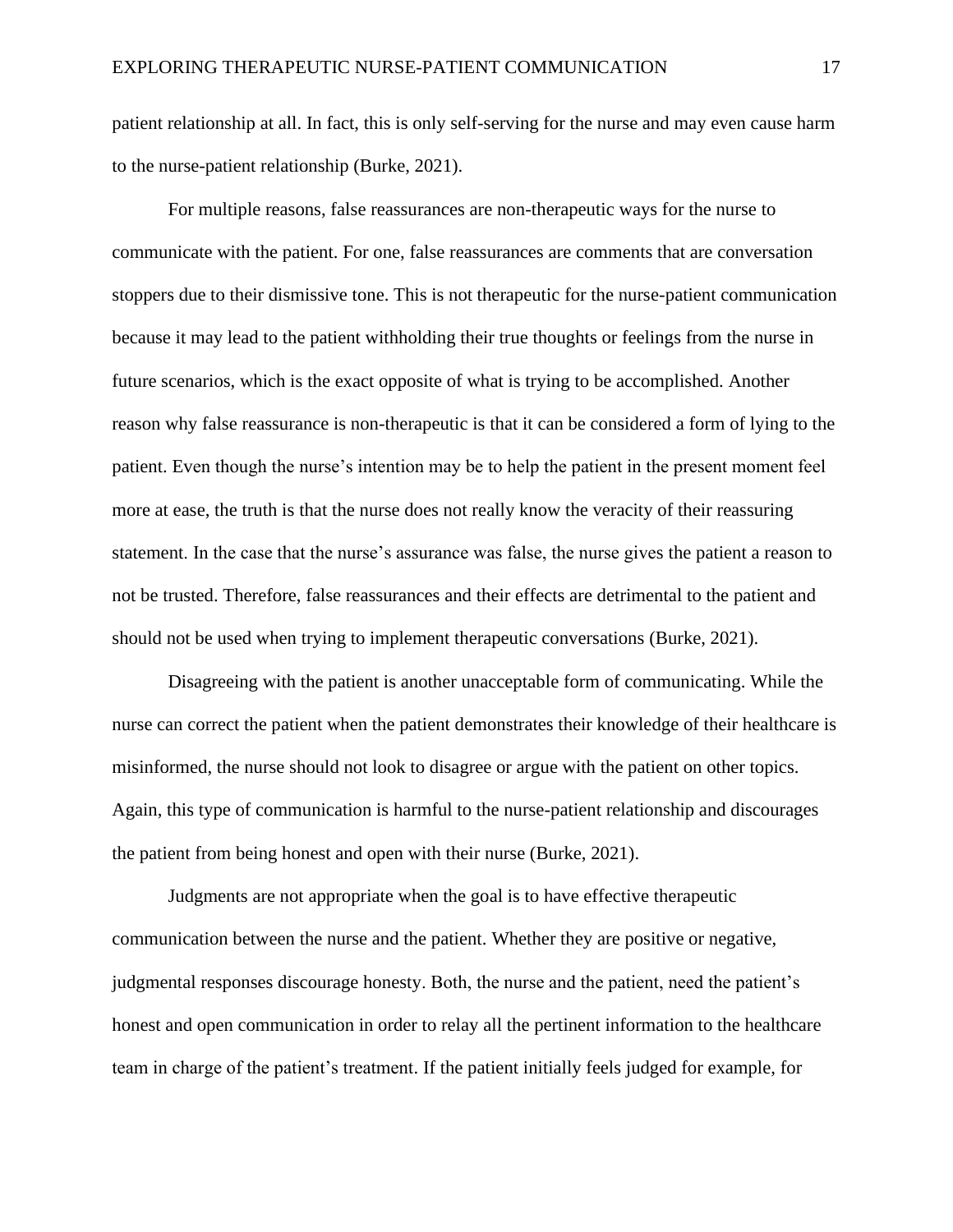their unhealthy dietary habits, they may later omit information related to their diet that is important to consider for their treatment regimen. To help have a therapeutic relationship between the nurse and the patient, the nurse should establish and maintain a nonjudgmental environment (Burke, 2021).

A form of judgment from the nurse is rejection and minimization of the patient's thoughts, feelings, or other contributions. This type of response by the nurse is dismissive in nature, and disrespectful to the patient. In addition, it is non-therapeutic communication because it leads the patient to feel discouraged from sharing more about themselves (Burke, 2021).

Lastly, stereotyping is another way that communication can be negatively affected. In fact, stereotyping causes all relationships to be affected poorly because of its presumptive and demeaning nature. When a nurse approaches a patient with a stereotype in mind, it takes away the patient's opportunity to prove their individuality and uniqueness. This may lead a nurse to make assumptions about the patient and the care they need rather than taking the time to truly understand the patient's needs in relation to their health and healthcare (Burke, 2021).

After the nurse's job was described based on ANA standards, a connection has been made that points to communication, especially therapeutic nurse-patient communication, as a significant skill for the nurse to have in order to adequately satisfy job requirements. For this reason, the definition of communication has been established and described in detail. The specific application of communication in the healthcare setting, and what is to be used most often by the nurse, is therapeutic communication. Because of this, therapeutic communication has been defined and effective therapeutic communication techniques have been listed and described in detail along with their multitude of benefits. To show the contrast between the techniques that are effective and those that are ineffective, a list and description of ineffective communication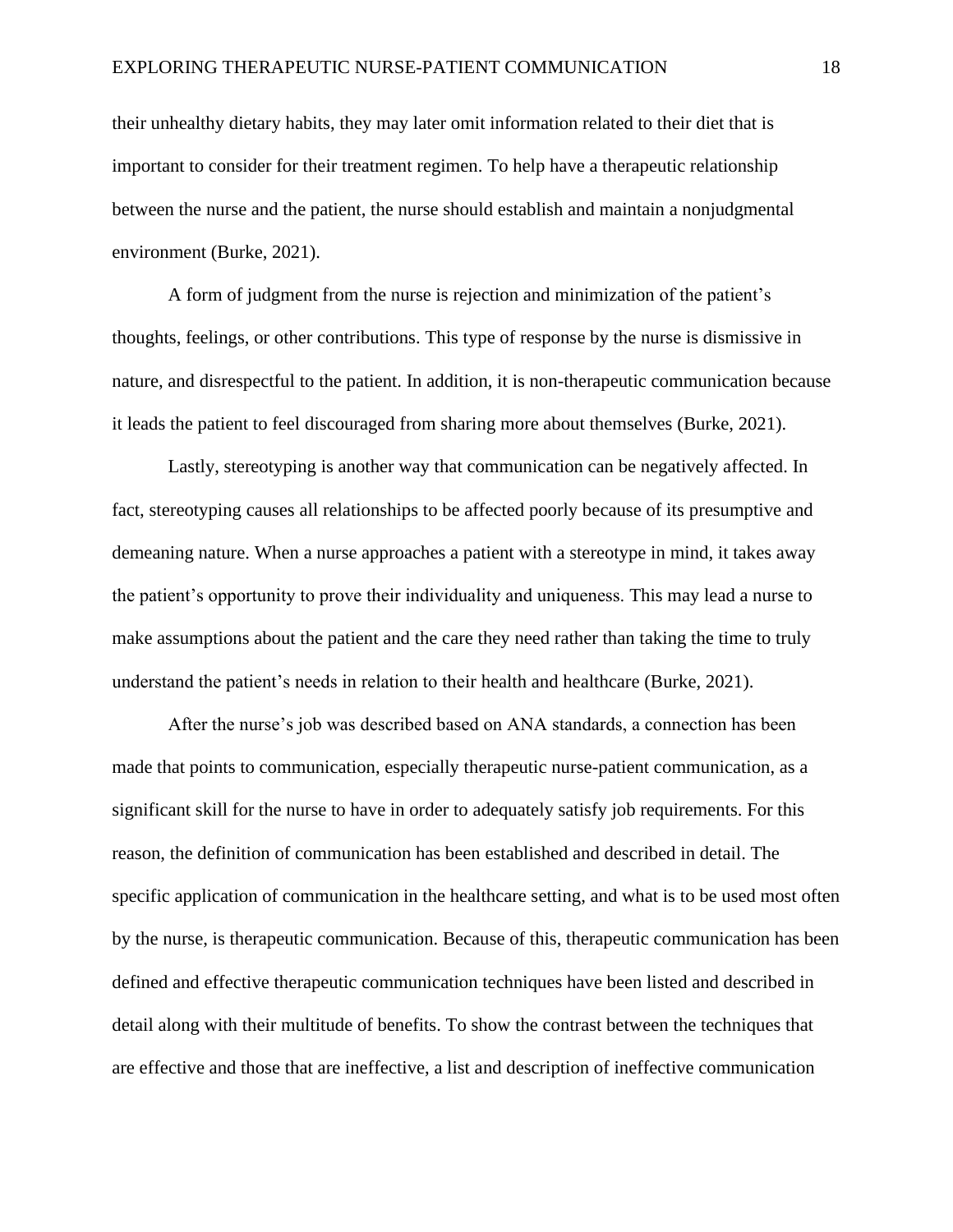interactions are also included. In the list of ineffective communication methods, only examples that are errors on the nurse's part are included, but it opens the door for a much greater discussion on problems in communication between nurses and patients.

During the patient's time in the hospital, the nurse is serving as the bridge between the patient and the rest of the healthcare team such as the physicians and other interdisciplinary team members. Out of all the members on the patient's healthcare team, nurses are the ones that spend the most time with the patient (Butler et al., 2018). Ideally, this makes the nurse the one that is the most informed healthcare team member at all times. However, if the interaction between the nurse and the patient did not involve therapeutic communication causing it to be an ineffective interaction, the nurse will not have all the adequate information and the patient's overall care will be negatively impacted (Yousin et al., 2015; Norouzinia et al., 2015). Because therapeutic communication is such an essential component of a nurse's job, especially related to patient care, it is important to address the reasons why communication is faulty at times. Therefore, the following section will go in depth on the barriers to therapeutic communication.

#### **Barriers to Therapeutic Communication**

With the core of a nurse's role (to provide the patient with safe and adequate care) relying so heavily on therapeutic communication, it is troublesome that much of it can be negatively affected by inadequate communication. In the literature, multiple studies have been done looking into different barriers to therapeutic communication between nurses and patients, which will be discussed below. First, it is important to note that the problem at hand is twofold because in some studies the barriers to communication perceived by the nurse were different than the ones perceived by the patient (Norouzinia et al., 2015). This may be the case because the patient may have different expectations for their care than the nurse has for them. Regardless, the list of the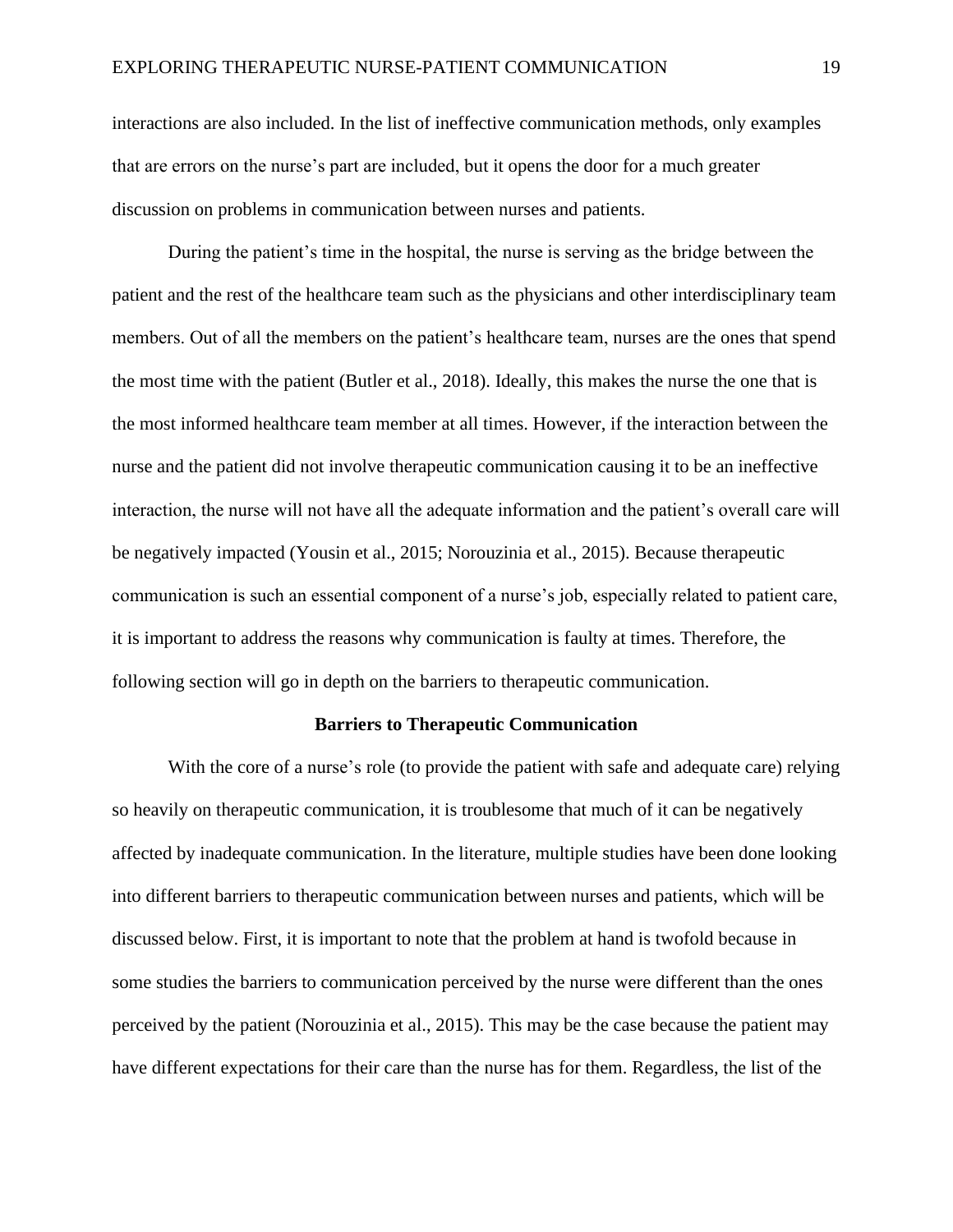most common barriers that will be discussed is all inclusive in that it will include both barriers perceived by the nurse and barriers perceived by the patient. These include gender differences, patient physical discomfort, language, culture, religion, and the nurse's workload.

## **Gender Differences**

One of the barriers that impedes therapeutic communication between nurses and patients is gender differences (Norouzinia et al., 2015). According to the study conducted by Norouzinia et al. (2015), a difference in gender between the nurse and the patient is a barrier that is mostly perceived to be a problem by patients rather than by the nurses. One reason is religion (Norouzinia et al., 2015). Depending on the religion, certain interactions are not permitted between males and females. For example, in some Asian religious cultures, it is considered impolite to speak about sexual-related problems to the opposite gender (Norouzinia et al., 2015). In the case the nurse and the patient are opposite genders, this makes certain conversations related to their healthcare off-limits. This is problematic because patients should feel comfortable sharing health-related information with their nurses so they can be more fully assisted.

Another way in which gender differences can become a barrier to therapeutic communication is that male and female patients have different expectations related to their care (Teunissen et al., 2016). In a study assessing satisfaction in quality of care, women report to have much less satisfaction in nursing care than men (Teunissen et al., 2016). Some of the reasons include not receiving help when they expect it and their pain not being controlled to their satisfaction during their hospital stay (Teunissen et al., 2016). In both of these situations, the patient does not feel understood nor fully cared for by their nurse which becomes a barrier to therapeutic communication, has a negative effect on the nurse-patient therapeutic relationship, and ultimately negatively impacts the patient's healthcare (Teunissen et al., 2016).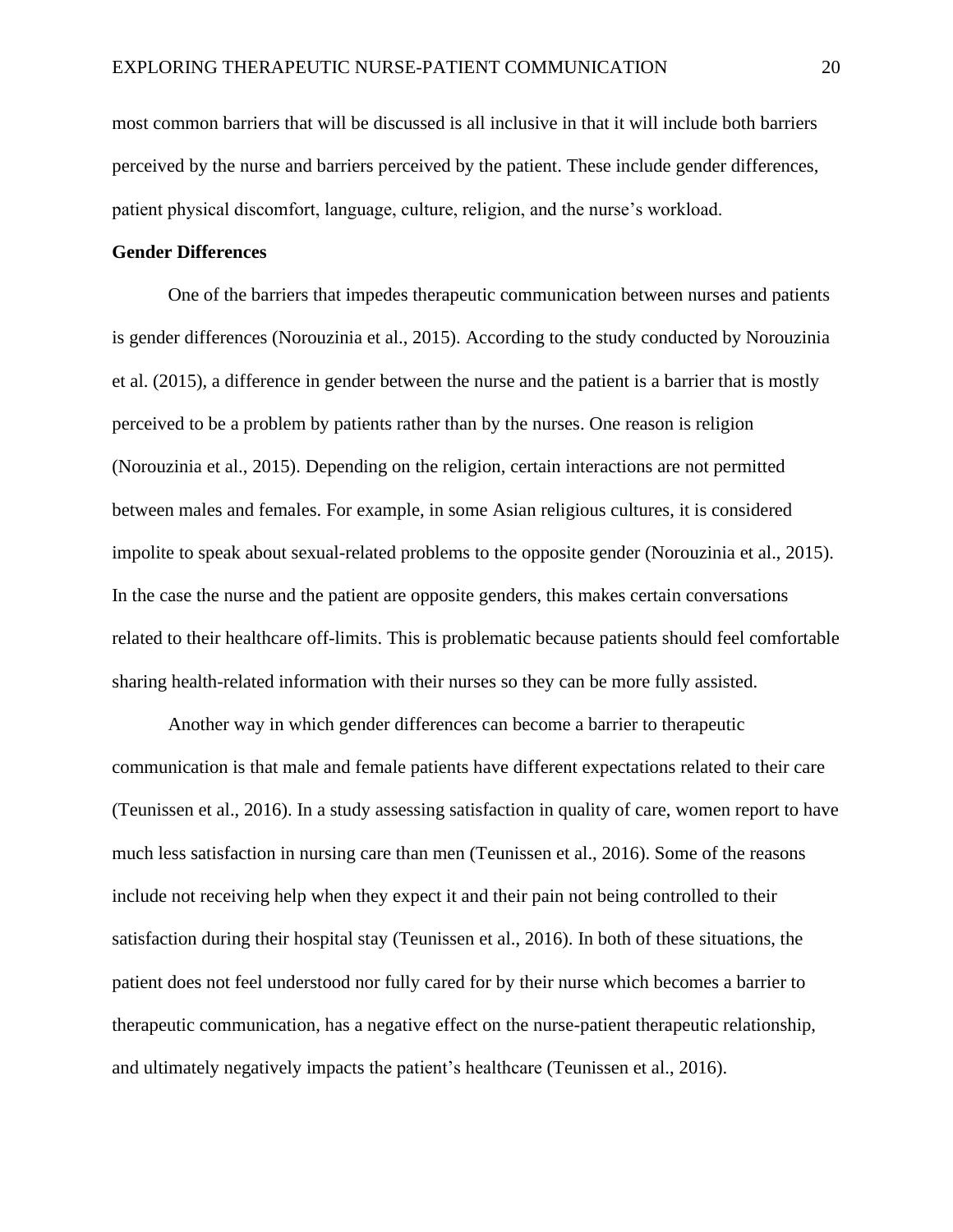# **Physical Discomfort**

The patient's physical discomfort is recognized as another barrier to therapeutic communication between nurses and patients (Norouzinia et al., 2015; Amoah et al., 2018). This is another barrier that is mostly perceived by the patients rather than the nurses because the patient is the one that is experiencing the discomfort. The reason why the patient's physical discomfort or pain is a barrier to communication is simply because the patient does not feel comfortable communicating when they are in pain (Amoah et al., 2018). A study done by Rowbotham et al. (2014) looks at the effects of different intensities of pain on the patient's communication. In this study, the results showed that the higher the intensity of the pain condition, the more difficultly the patient reported in verbal communication (Rowbotham et al., 2014). In other words, physical discomfort and pain make it difficult for a patient to adequately express themselves, which affects the nurse-patient communication. Pain is a barrier because the patient cannot tell the nurse exactly what they are feeling and exactly what they need.

#### **Language**

Language is another barrier to therapeutic communication found in the literature. This is a barrier that is perceived to be so almost equally by both nurses and patients (Norouzinia et al., 2015). It is not uncommon for the patient's primary language to be different from the nurse's primary language. This is especially the case in some areas of the United States where the language spoken at home is one other than English. For example, in Los Angeles (LA), California, more than half of the city does not speak English as their primary language; only 46% of LA speaks English, while 38% speak Spanish, and another 11% speak Asian or a Pacific Islander language (Asian Pacific American Legal Center (APALC), 2012). With this information, it is safe to conclude that it would be very likely for a nurse in LA to encounter a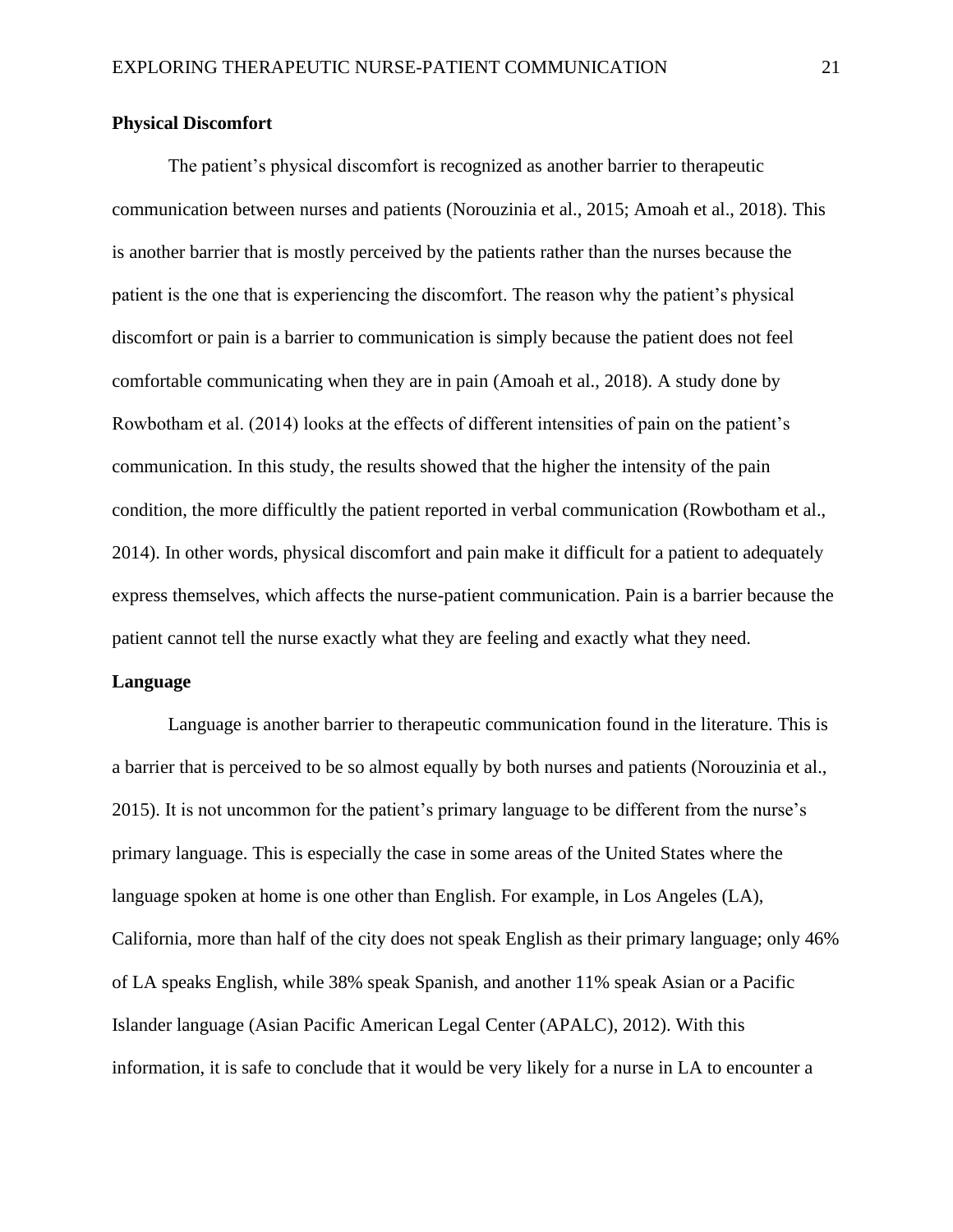patient that speaks a language that is different as him or her. Among the different spoken languages, there are also different levels of language proficiencies that can be seen. For example, a nurse may be dealing with a patient with very poor English, or one for which English is their second language but has been speaking it for ten years (Norouzinia et al., 2015).

It is important to recognize that vocabulary and grammar are the key components in sentences that allow a person's thoughts and feelings to be transferred to someone else. Further, vocabulary words and grammar rules are unique and specific to each language, so it can be concluded that when there is a difference in language, the original thoughts and feelings may not be conveyed in the same way they were intended. In the hospital setting where a different language may be spoken by the patient and the nurse, it is possible the patient's original thoughts and feelings may not be understood due to this difference. Unfortunately, with a patient's perception and description of their health concerns hidden behind foreign words and grammar rules, therapeutic communication between the nurse and patient is negatively impacted.

One of the ways in which the negative impact language differences can have on therapeutic communication is in communicating empathy. Empathy is one of the core components of therapeutic communication because it is a way in which the nurse can make the patient feel heard and understood in their physical, emotional and even social issues (Slade & Sergent, 2020). However, with language differences between the nurse and the patient, verbal empathy may not be communicated to the patient in a way that will be understood with the same meaning as it could have in a shared common language (Moreno-Poyato & Rodríguez-Nogueira, 2020).

# **Culture**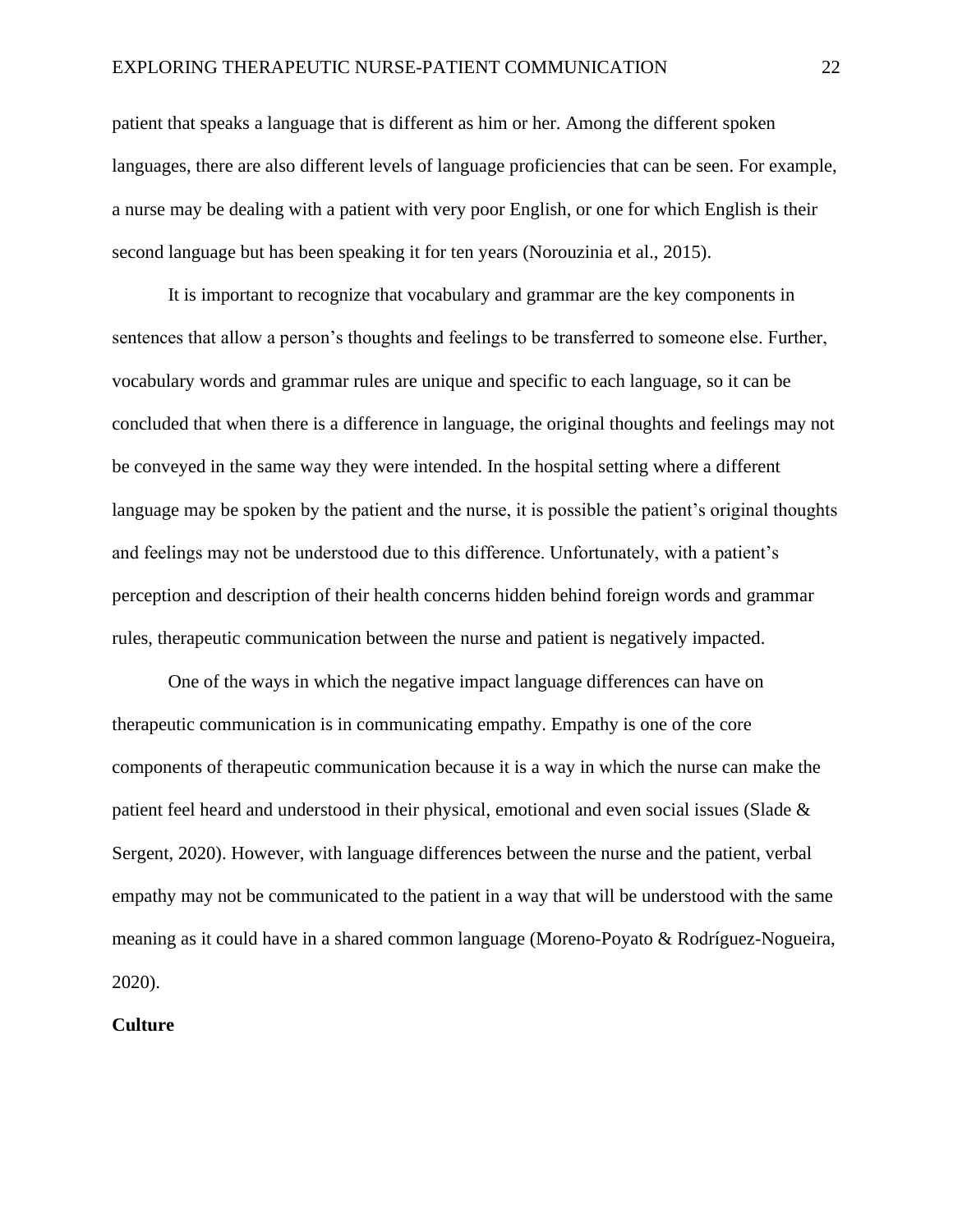Another commonly identified barrier to therapeutic communication is differences in culture between the nurse and the patient (Babaei & Taleghani, 2019). Often it is true that a difference in language directly correlates to a difference in culture, meaning that anytime there is a difference in language between the nurse and the patient, there will also be a cultural difference acting as a barrier to therapeutic communication. One of the reasons why a difference in culture can cause difficulties in communication is because even non-verbal communication can change among different cultures (Norouzinia et al., 2015). This is significant because most of communication is nonverbal (Dahlin & Wittenberg, 2019). For example, studies have been conducted to show that there are ethnic differences in the nonverbal expression of emotions like fear, disgust, sadness, and anger, and even ethnic differences in the nonverbal expression of pain (Ford et al., 2015). When considering nonverbal expressions of pain, it is very important for these to be understood by the nurse if the patient has some condition for which they cannot speak coherently or communicate verbally such as in dementia (Ford et al., 2015; Hanssen, 2013). In the example of a patient with dementia, the disease alters their words and actions such that they are not able to express themselves appropriately verbally. However, in this patient, their nonverbal expressions of pain may still be elicited by them, which makes it important for the nurse to understand to gauge the level of pain the patient is feeling when they cannot verbalize it.

Another reason why a difference in culture can cause difficulties in therapeutic communication is because patients may simply be subjectively less accepting of nurses that are of a different culture from them and vice versa (Norouzinia et al., 2015). Often times the explanation for this is ethnocentrism (Mauk, 2018). The definition of ethnocentrism is "a universal tendency to believe that one's own culture and worldview are superior to another's" (Mauk, 2018, p. 985). Although ethnocentrism is by no means acceptable, it is important to know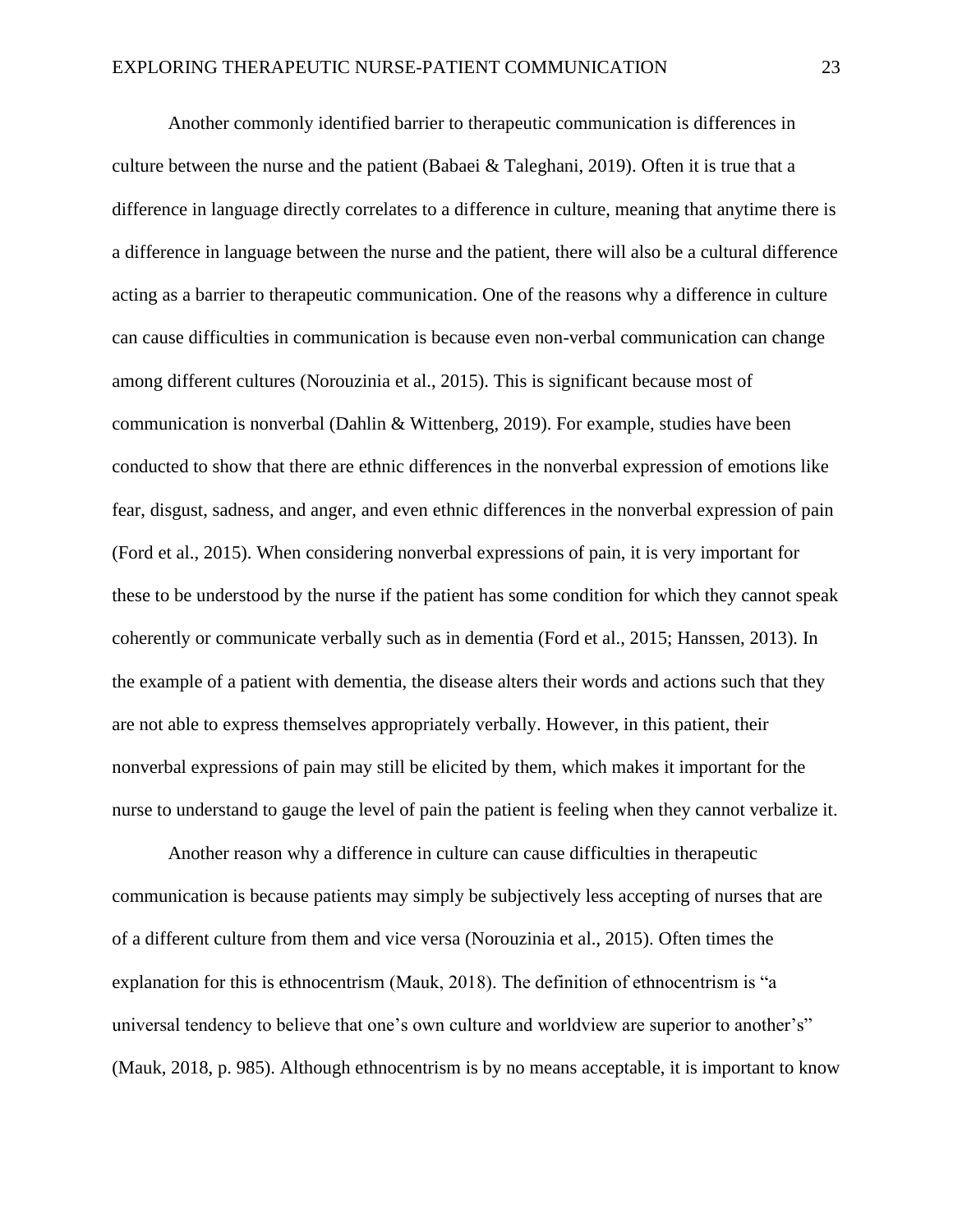that it occurs because it impacts the way people from different cultures may view and treat each other. Most importantly, it may ultimately have an effect on patient care. Sometimes ethnocentrism happens as a result of cultural relativism, which is a view that morality, or what is right and wrong, is established by the culture or society in which one lives in (Jones, 2017). Typically, this ideology is not intentionally discriminating, rather it is a sense of defensiveness and pride towards one's own culture.

A difference in culture between nurses and patients can have even more effects on the nurse-patient interaction. Unfortunately, along with different cultures also come different locations of origin, which may contribute to things like strong nationalism/ethnocentrism, along with prejudices and social stereotypes (Die et al., 2018). One study showed that initial prejudices and social stereotypes were being made when there was a difference in culture between nurse and patient (Die et al., 2018). The fact that initial prejudices and social stereotypes exist is another indicator of how culture differences are acting as a barrier to therapeutic communication. **Religion**

Religion is another barrier to therapeutic communication identified in the literature. It is also identified by both patients and nurses as a perceived problem (Norouzinia et al., 2015). Religion is often a difference that is intertwined with culture since a different religion, in effect, comes across as a different culture regardless of where each party is from. That being said, region of origin may also have a direct effect on what a person's religion is. For example, the majority of Hispanic Americans are catholic, and a majority of European Americans are Christian—protestant or catholic (Mauk, 2018). The reason why religion differences is significant is because, like different cultures, there may be contrasting customs and practices that not only may or may not be practiced, but also may or may not be allowed. Unfortunately,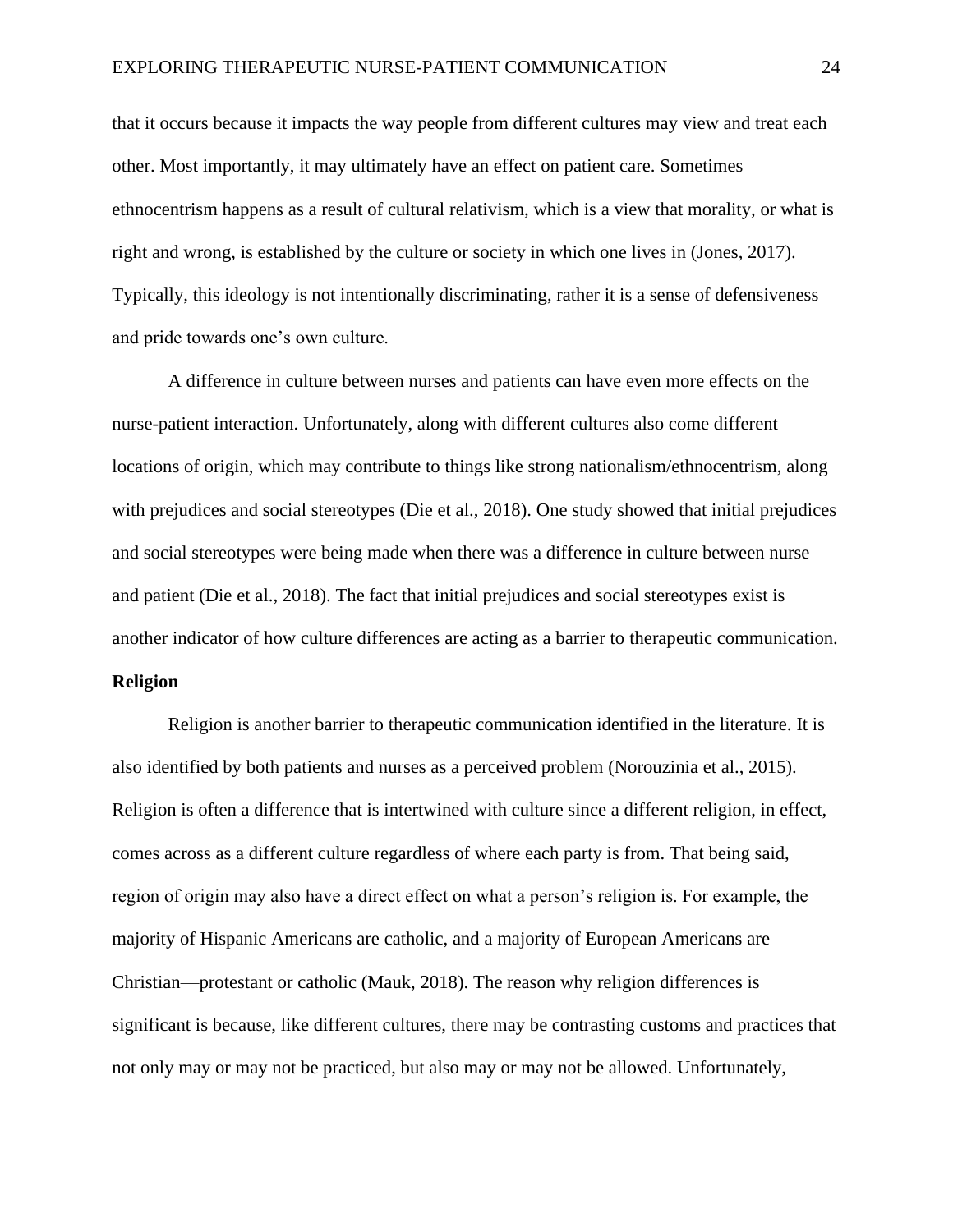conflicting expectations when it comes to patient care increases the chances of miscommunication, leading to misunderstandings, as well as a decreased ability for the nurse to provide care with compassion (Babaei & Taleghani, 2019).

# **Workload**

Nurse workload, specifically their high workload, is identified by both nurses and patients as a barrier to therapeutic communication (Amoah et al., 2018; Shafipour et al., 2014; Valizadeh et al., 2016; Hamim, 2015). The high workload includes a high number of tasks the nurse must complete during a shift, as well as a high number of patients the nurse must care for during a shift. Nurses have a very wide scope of practice meaning it is inclusive of many tasks and skills. In other words, a nurse is able to perform many different types of skills and is able to assist with many different activities. Hence, when taking care of a patient in the hospital setting, the nurse can do most things required to care for the patient, or the nurse knows how to contact the professional that can help the patient. This means the nurse is expected to provide a lot of care to patients, but unfortunately, the nurse is in charge of many things. Currently there is a shortage of nurses which causes each nurse working to have an even higher workload than they used to, and at times, even higher than is considered safe (Norouzinia et al., 2015). Unfortunately, a higher workload for the nurse takes away the nurse's time to use therapeutic communication to establish a therapeutic relationship with each of their patients (Norouzinia et al., 2015).

Not only does an increased workload decrease the nurse's time with each patient, but it also causes tension and decreased motivation (Shafipour et al., 2014). Both of these effects of a high workload can also contribute to overall job dissatisfaction (Shafipour et al., 2014). Unfortunately, this is a spiral that keeps spinning out of control because job dissatisfaction is a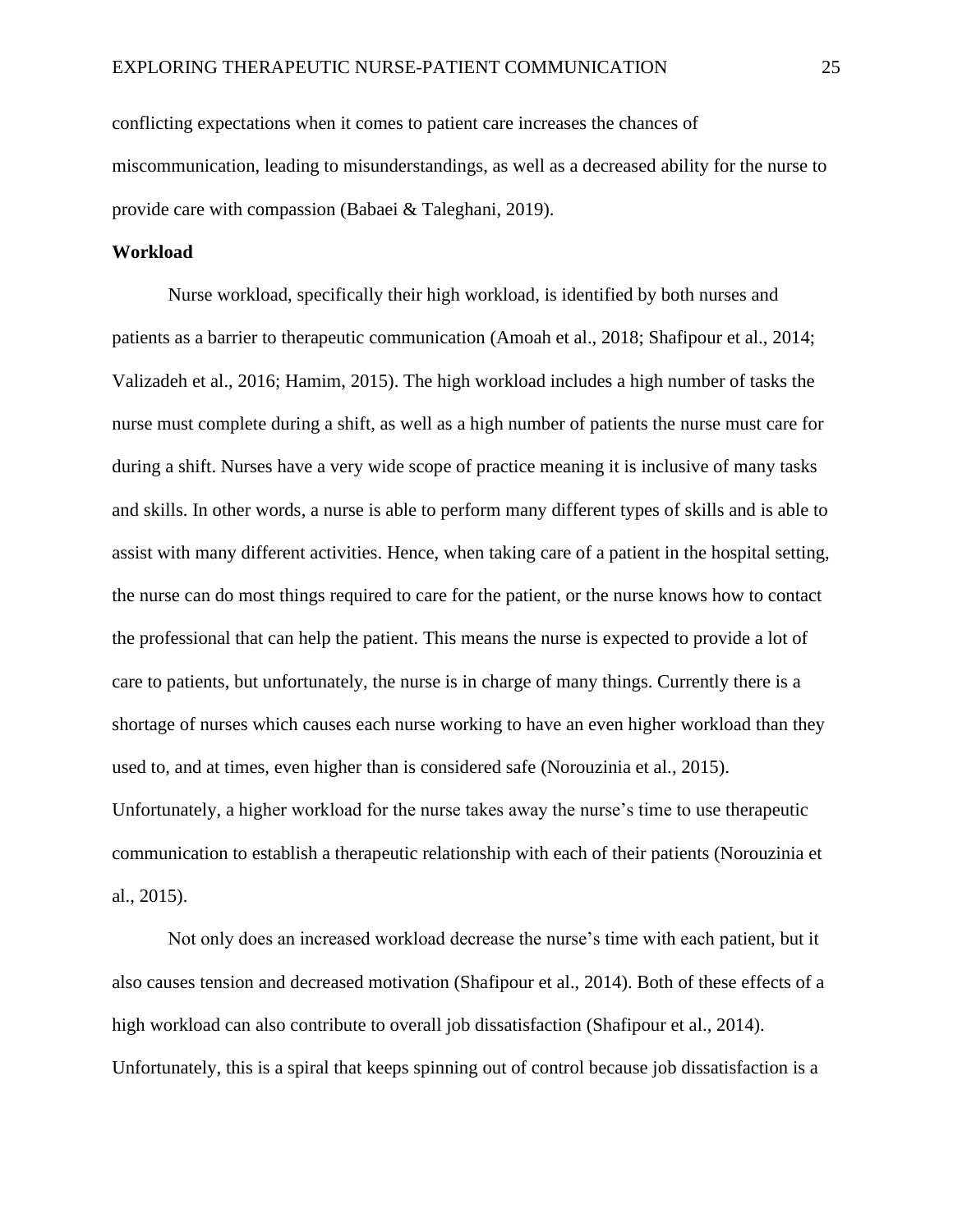contributor to the nursing shortage in that it leads to a quicker onset of burnout, which leads more nurses to consider leaving the field (Shafipour et al., 2014). This combined with a nurse's decreased time as a result of a high workload is very fatiguing (Shafipour et al., 2014). Fatigue in the nursing field is especially dangerous because it leads to more mistakes such as medication errors which puts the patient's safety at risk (Hemsley & Balandin, 2014). In addition, when the nurse is fatigued, he or she may start to exhibit less compassionate care as well, which only furthers the problem of communication between the nurse and the patient (Valizadeh et al., 2018).

#### *Decreased Compassionate Care Related to Increased Workload*

According to Babaei and Taleghani (2019), compassion is at the heart of nursing care. For this reason, with compassionate care being threatened by a nurse's increased workload, it is important to discuss further. Like an invisible string tying together the different aspects of a nurse's role, including therapeutic communication, compassion is another very important part of the nursing role. It is more beneficial to analyze the importance of compassionate care by examining the outcomes of nurses that are not providing compassionate care. In Babaei and Taleghani's (2019) study, it showed that nurses noticed when their nurse coworkers treated their patients "indifferently" and "lethargically" and it negatively affected their own nursing care. Specifically, one participant in the study called the decreased sense of compassion an "infection" that could be transmitted among the unit (Babaei & Taleghani, 2019). On the other side of the equation is what the patient perceives when a nurse is lacking compassion in their care, and unfortunately, patients surely notice when this is the case (Babaei  $\&$  Taleghani, 2019). A decrease in compassionate care is very important to address because it deeply affects nursepatient communication in that a nurse that is lacking compassion is less likely to employ any of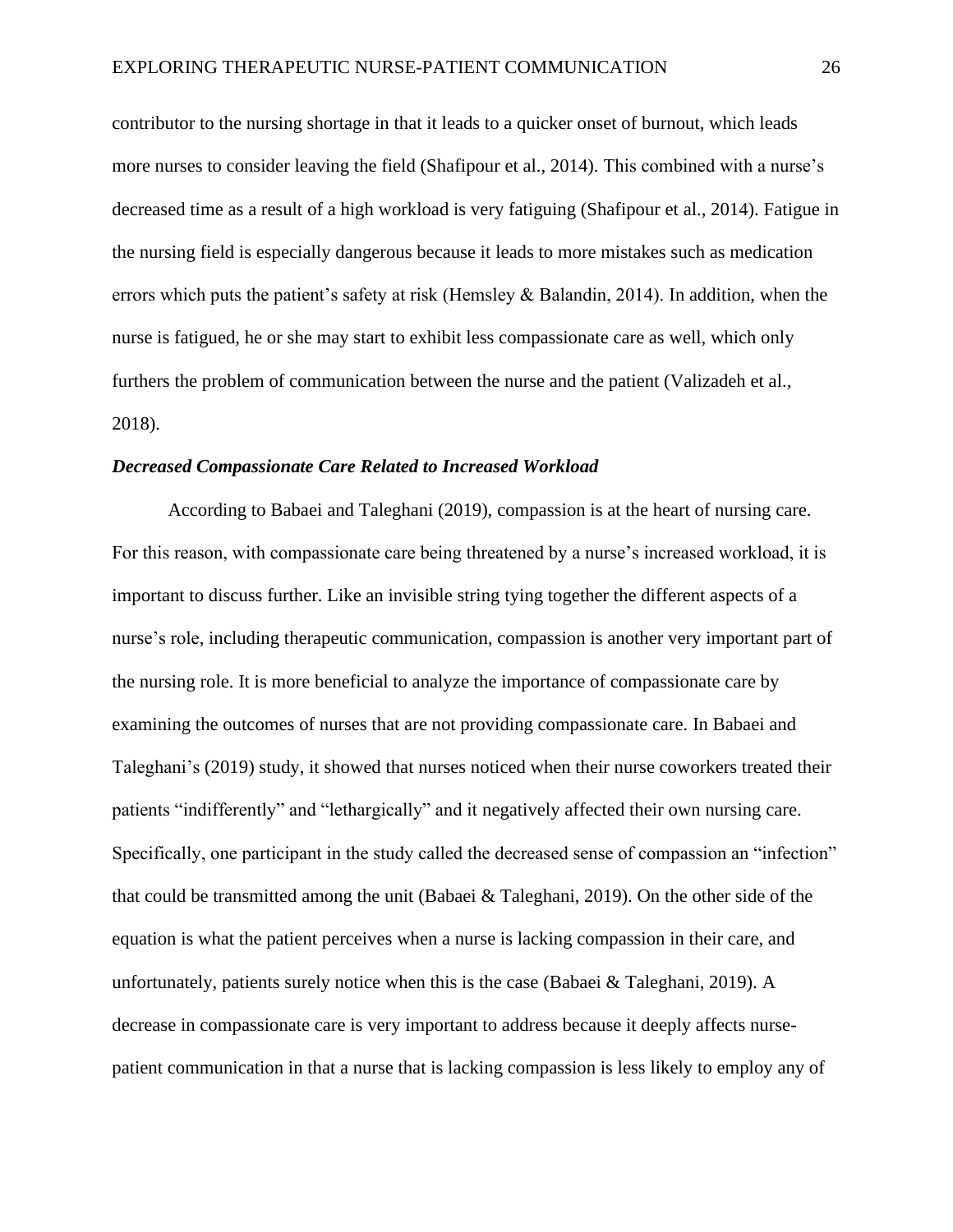the therapeutic communication techniques that enforce a positive relationship between the nurse and the patient.

#### **Discussion**

The barriers to therapeutic communication discussed are gender differences, patient physical discomfort, language, culture, religion, and the nurse's high workload. It is important to recognize these barriers as problems in the nurse's delivery and the patient's reception of therapeutic communication because they can affect the quality of patient care. In a study conducted by Abdolrahimi et al (2017), it was revealed that failed interactions between nurses and patients lead to the misinterpretation of information, which reduces the quality of nursing care, as well as patient satisfaction, and the creation of a negative attitude in patients (Abdolrahimi et al., 2017). Safety is one of the most important parts of a nurse's role, so putting at risk the patient's safety due to a lack of therapeutic communication between the nurse and the patient is a significant issue.

In addition, compassion exhibited by a nurse during their care can often be attributed to an understanding of the patient and their situation, however, misunderstandings as a result of ineffective communication can lead to less compassionate care (Babaei & Taleghani, 2019). Inevitably, a decrease in compassionate care will have negative consequences on the patient's reception to the care, or worse, produce a decreased desire in the patient to even attempt to communicate their situation to the nurse. Unfortunately, Babaei and Taleghani's (2019) study points to nurses believing that they have not received the education or training appropriate to prepare them for providing compassionate care, especially during times of stress or feelings of burnout. Burnout may cause the experienced nurse to act passionless, indifferent and lethargic towards their patient which is perceived as an uncaring attitude (Babaei & Taleghani, 2019). This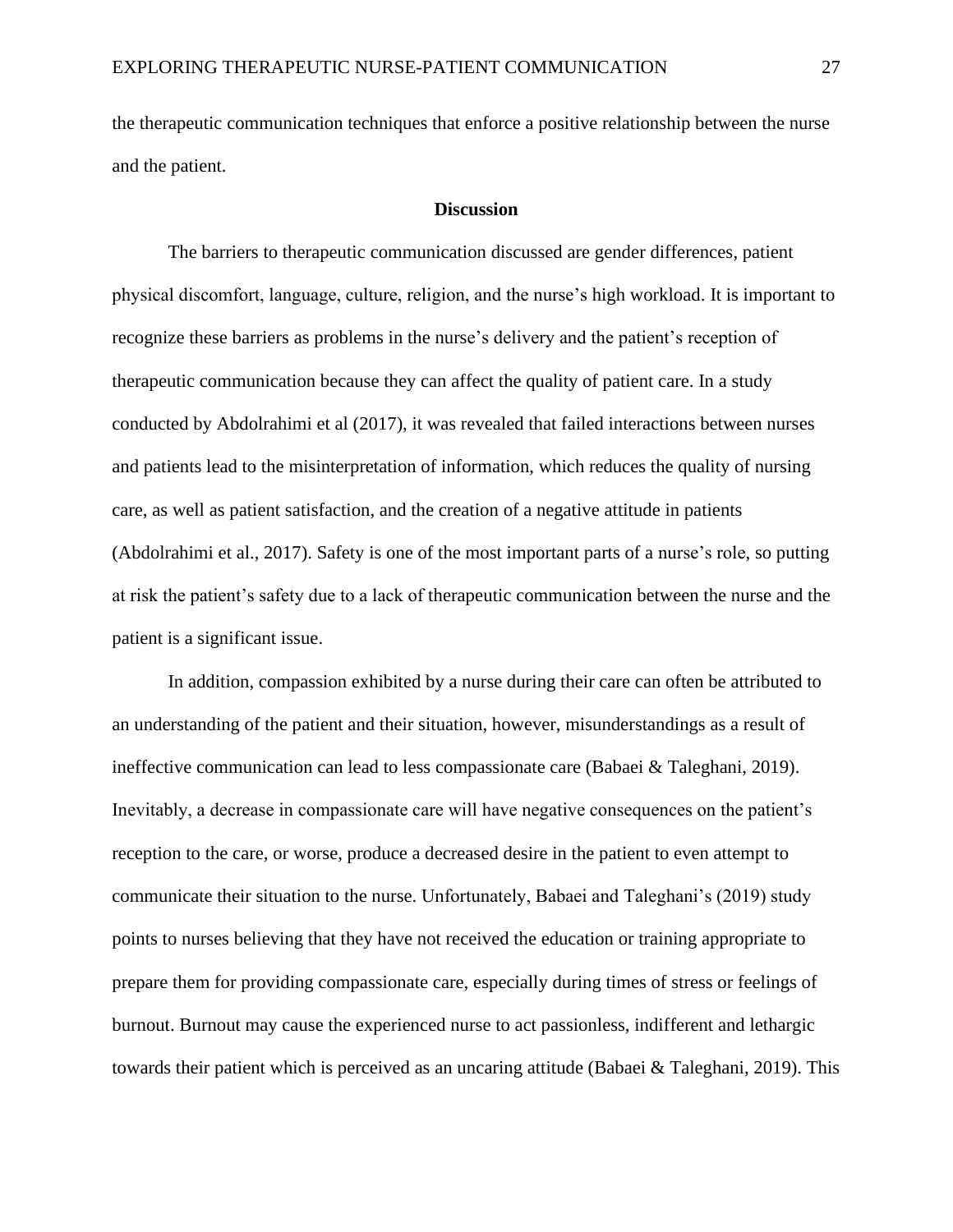becomes even more so a problem when these nurses are viewed as role models by newer nurses and their actions and attitudes are perceived as appropriate by the newer nurses.

The benefits to therapeutic communication between the nurse and the patient are discussed above. It is because of these benefits and also to avoid the consequences of ineffective communication, that the barriers to therapeutic communication pose a threat to the nurse's care and the patient's overall health. One of the most pressing concerns out of all the barriers to therapeutic communication is high nurse workload because of its myriad of negative outcomes such as putting patient safety at risk (Hemsley & Balandin, 2014).

#### **Improving Nurse Workload as a Proposed Solution**

Barriers to therapeutic communication between nurses and patients negatively affect both the nurse-patient relationship, and the quality of care provided to the patient. The problems addressed in this study include gender differences, patient physical discomfort, difference in language, differences in culture, differences in religion, and the nurse's high workload. As discussed, a high nurse workload not only impedes the ability for exceptional nurse-patient therapeutic communication, it brings harm to the nurse-patient relationship because of the nurse's lack of time, and it also causes the nurse to experience compassion fatigue leading to the provision of less compassionate care (Norouzinia et al., 2015; Shafipour et al., 2014; Babaei & Taleghani, 2019). For the multitude of negative effects, a nurse's increased workload is the most pressing of the barriers to therapeutic communication. For this reason, improving nurse workload by decreasing the number of patients a nurse cares for at a time during each shift or efficiently redistributing the nurses working in a shift, is a way to remove a barrier to therapeutic communication (along with the other negative effects resulting from it).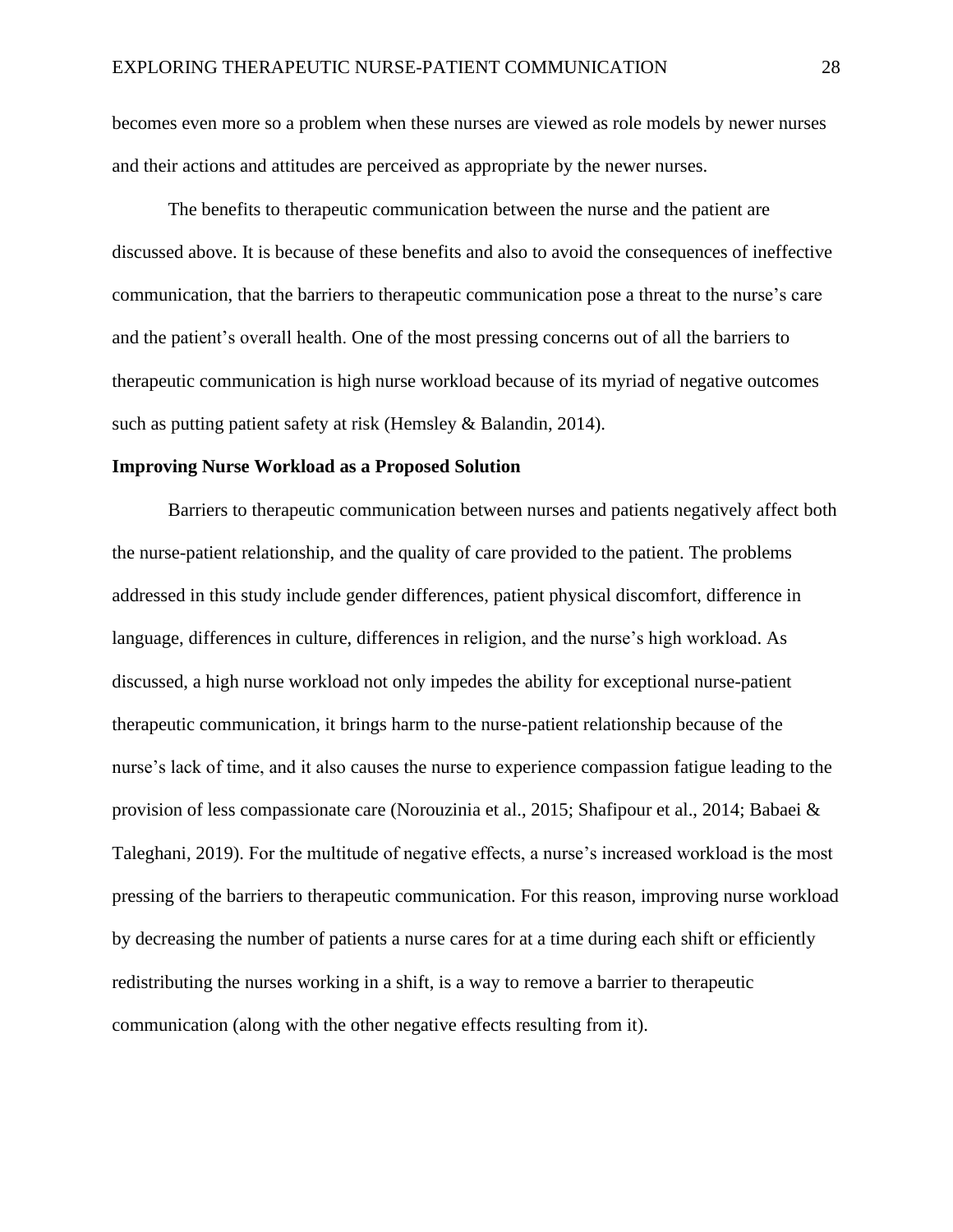There are multiple systems that have been developed that can help to determine the most appropriate staffing size to address the issue of a high nurse workload. The systems can be classified into categories including professional judgment, benchmarking, volume-based approaches, patient prototype approaches, and timed-task approach, all of which will be described briefly below (Griffiths et al., 2020). The professional judgment category of methods is a subjective way to determine staffing needs because it uses expert opinion to decide the allocation of staff members (Griffiths et al., 2020). Benchmarking is a similar method that uses consensus methods and expert opinion to look at different units in the hospital and compare them to establish appropriate staffing allocations (Griffiths et al., 2020). The volume-based approaches to determine staffing look at nurse-to-patient ratios, or nursing hours needed per patient, to make a decision for adequate staffing allocations (Griffiths et al., 2020). This approach specifically sets a minimum number of staff members needed depending on the unit (with the condition that more staff may be needed during peak times) (Griffiths et al., 2020). Another category of methods to help determine appropriate staffing needs is the patient prototype approach. This approach determines staffing needs depending on the patients' nursing care needs (Griffiths et al., 2020). Patients can be grouped according to their nursing care needs by their diagnoses, acuity, or dependency (Griffiths et al., 2020). Lastly, the timed task approach strives to determine staffing needs after creating a detailed and specific care plan for each patient including the tasks that will need to be done and deciding how many nurses will be needed to complete those tasks (Griffiths et al., 2020).

With an understanding of some of the possible ways to determine nurse staffing ratios, hospital authorities should decide on an approach or two to utilize for their staffing decisionmaking to make sure nursing workload is reduced (Griffiths et al., 2020; Amoah et al., 2018).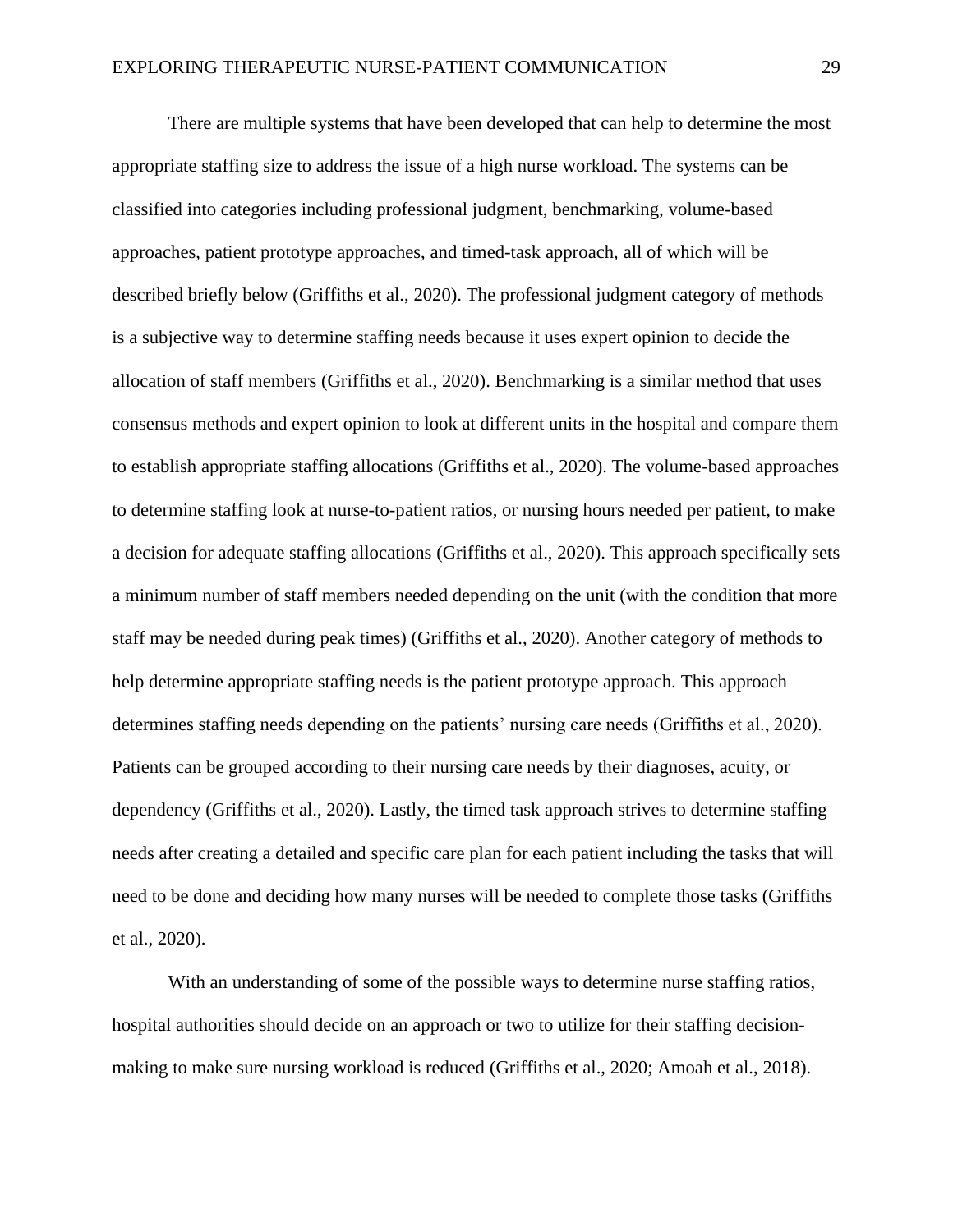While allocating nurses appropriately during a nursing shortage may be more difficult than usual, having the best distribution of nurses will help reduce nurse workload and facilitate effective therapeutic communication between nurses and patients (Norouzinia et al., 2015; Amoah et al., 2018). In fact, further research can be conducted on how to choose the most effective approach to determine nurse staffing levels in hospitals to help resolve the unsafe levels of increased nurse workload, and to help improve nurse-patient therapeutic communication.

# **Conclusion**

A nurse has the capability to make better or to worsen a patient's experience at the hospital based on the care they provide to the patient. In many ways, the care provided to the patient is dependent on the level of understanding between the nurse and the patient. The most prominent way to ensure understanding between two parties is through communication: in the healthcare patient setting, specifically, therapeutic communication is the best way to ensure understanding between the nurse and the patient. When therapeutic communication is achieved, the nurse is able to be an advocate for the patient and serves as the bridge between the patient and the rest of the healthcare team. Therapeutic communication increases patient satisfaction and health, it decreases patient anxiety and disease symptoms, and increases patient cooperation and compliance to treatment.

However, there are multiple barriers to therapeutic communication that can be seen in the nurse-patient exchange. These barriers include differences in gender between nurse and patient, the patient's physical discomfort, differences in language, culture, religion, and the nurse's high workload. These barriers result in a decreased level of understanding between the nurse and a patient which leads to negative consequences such as misinterpretation of information, decreased quality of care, decreased patient satisfaction, creation of a negative attitude in patients, and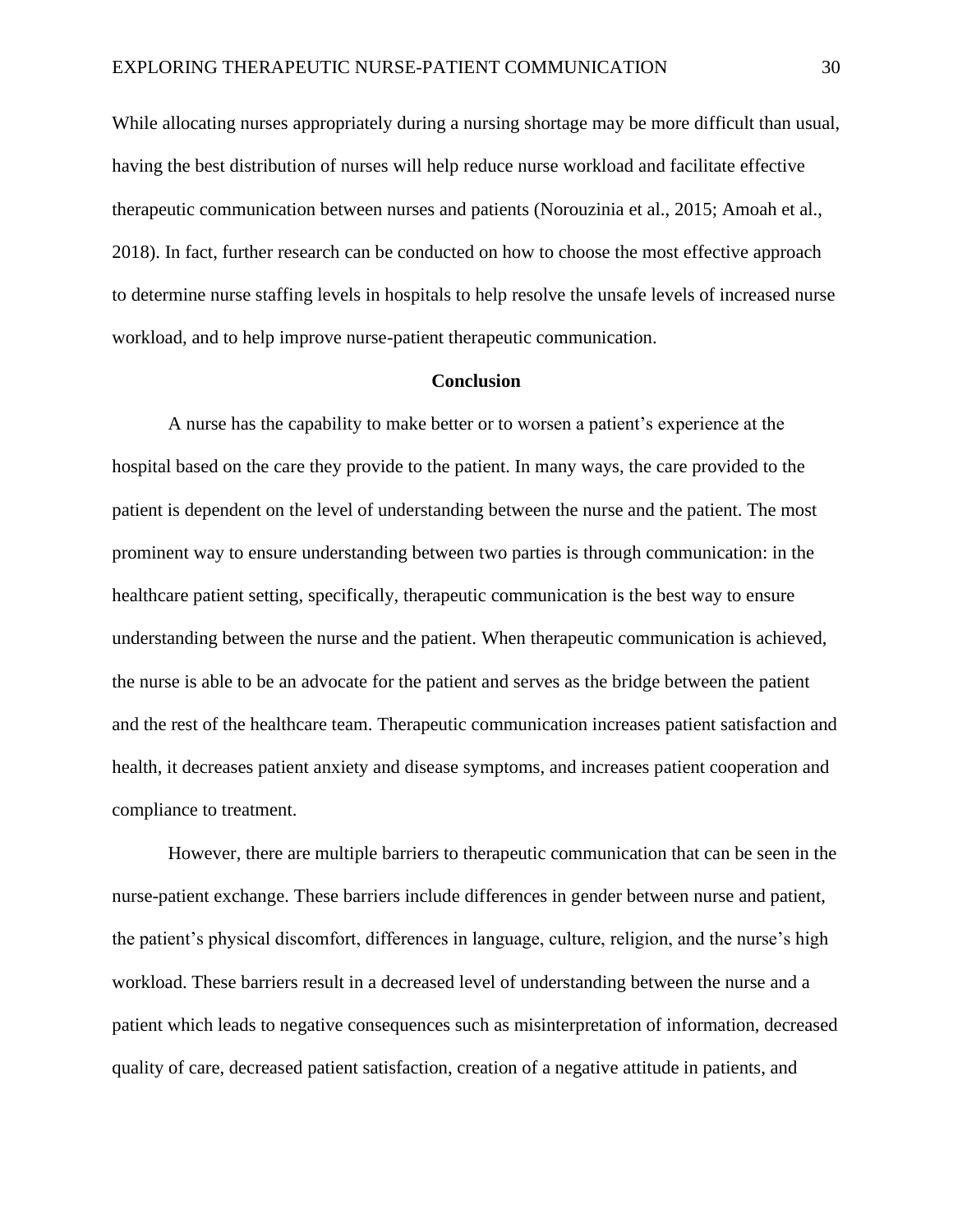decreased compassionate care. After discussing the effects of all the barriers to therapeutic communication, a nurse's high workload is one of the most severe for the multitude of negative outcomes it can cause. For this reason, a proposed solution to deal with one of the barriers to nurse-patient therapeutic communication is to improve nurse workload. A brief overview of different methods for determining nurse staffing levels in hospitals is included along with the recommendation for further research to determine which of the methods is most effective for hospital administration to use. With this solution, a nurse's workload can be decreased, and nurse-patient therapeutic communication can be enhanced, which is necessary to provide the patient with the best possible overall care.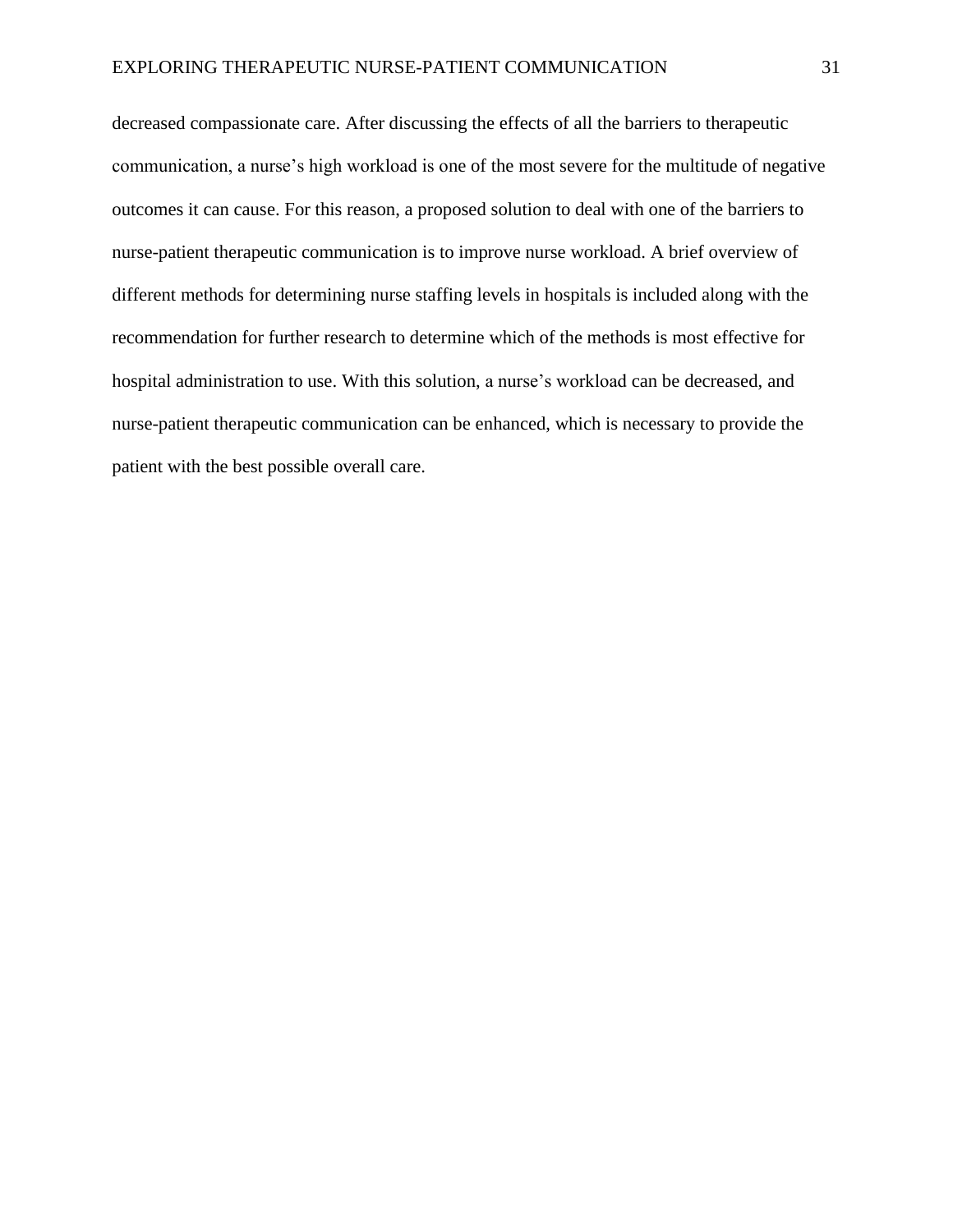### **References**

- Abdolrahimi, M., Ghiyasvandian, S., Zakerimoghadam, M., & Ebadi, A. (2017, August 25). *Therapeutic communication in nursing students: A Walker & Avant concept analysis*. Electronic physician. https://www.ncbi.nlm.nih.gov/pmc/articles/PMC5614280/.
- Amoah, V. M. K., Anokye, R., Boakye, D. S., & Gyamfi, N. (2018). Perceived barriers to effective therapeutic communication among nurses and patients at Kumasi South Hospital. *Cogent Medicine*, *5*(1). https://doi.org/10.1080/2331205x.2018.1459341
- ANA. What is Nursing & What do nurses do?: ANA Enterprise. (2020). https://www.nursingworld.org/practice-policy/workforce/what-is-nursing/
- Asian Pacific American Legal Center. (2012, June 7). LA Speaks: Language Diversity and English Proficiency by Los Angeles County Service Planning Area. https://advancingjustice-la.org/sites/default/files/LASpeaksLanguageDiversity.pdf
- Babaei, S., & Taleghani, F. (2019). Compassionate Care Challenges and Barriers in Clinical Nurses: A Qualitative Study. Iranian Journal of Nursing & Midwifery Research, 24(3), 213–219. https://doi-org.ezproxy.liberty.edu/10.4103/ijnmr.IJNMR\_100\_18
- Burke, A. (2021, February 11). *Therapeutic Communication: NCLEX-RN*. Registered Nursing.org. https://www.registerednursing.org/nclex/therapeutic-communication/.
- Butler, R., Monsalve, M., Thomas, G. W., Herman, T., Segre, A. M., Polgreen, P. M., & Suneja, M. (2018). Estimating Time Physicians and Other Health Care Workers Spend with Patients in an Intensive Care Unit Using a Sensor Network. *The American Journal of Medicine*, *131*(8). https://doi.org/10.1016/j.amjmed.2018.03.015
- Die, L., Buades, J., Melero, L., Koroutchev, R., Daneshpour, M., Reitmanova, S., … Rozmus, C. (2013, May). Sociocultural and linguistic boundaries influencing intercultural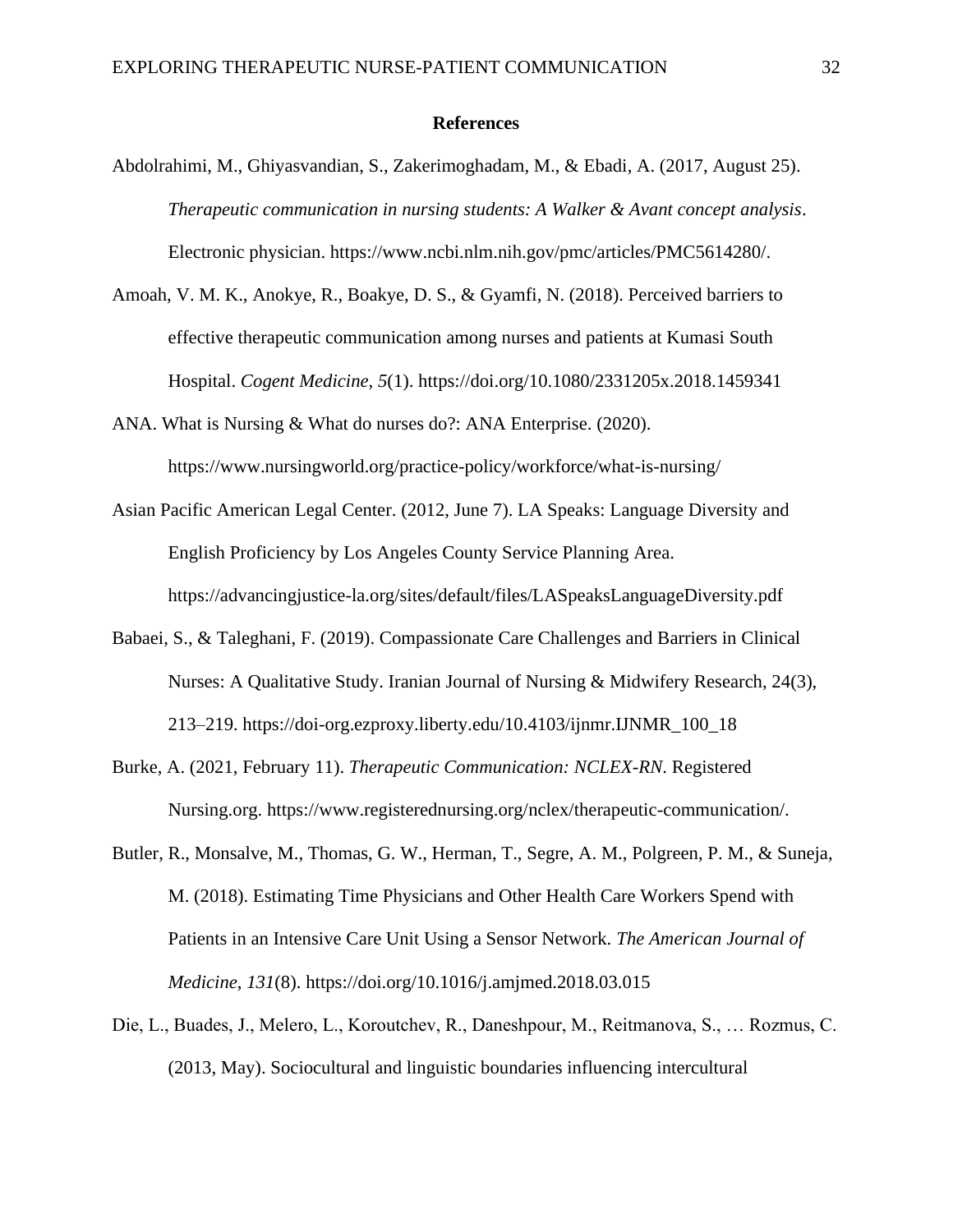communication between nurses and Moroccan patients in southern Spain: a focused ethnography. https://link.springer.com/article/10.1186/1472-6955-12-14

- Ford, B., Snow, A., Herr, K., & Tripp-Reimer, T. (2015, October). Ethnic Differences in Nonverbal Pain Behaviors Observed in Older Adults with Dementia. https://www.ncbi.nlm.nih.gov/pmc/articles/PMC4815256/
- Gaines, K. (2021, January 19). *Nurses Ranked Most Trusted Profession 19 Years in a Row*. Nurse.org. https://nurse.org/articles/nursing-ranked-most-honest-profession/.
- Griffiths, P., Saville, C., Ball, J., Jones, J., Pattison, N., & Monks, T. (2020). Nursing workload, nurse staffing methodologies and tools: A systematic scoping review and discussion. *International Journal of Nursing Studies*, *103*, 103487. https://doi.org/10.1016/j.ijnurstu.2019.103487
- Hanssen, I. (2013). The influence of cultural background in intercultural dementia care: exemplified by Sami patients. Scandinavian Journal of Caring Sciences, 27(2), 231 237. https://doi-org.ezproxy.liberty.edu/10.1111/j.1471-6712.2012.01021.x
- Hemsley, B., & Balandin, S. (2014). A Metasynthesis of Patient-Provider Communication in Hospital for Patients with Severe Communication Disabilities: Informing New Translational Research. AAC: Augmentative & Alternative Communication, 30(4), 329 343. https://doi-org.ezproxy.liberty.edu/10.3109/07434618.2014.955614
- Jones, M. S. (2017). *Moral Reasoning: an intentional approach to distinguishing right from wrong*. Kendall Hunt.
- Karimi, H., & Masoudi Alavi, N. (2015, June). *Florence Nightingale: The Mother of Nursing*. https://www.ncbi.nlm.nih.gov/pmc/articles/PMC4557413/.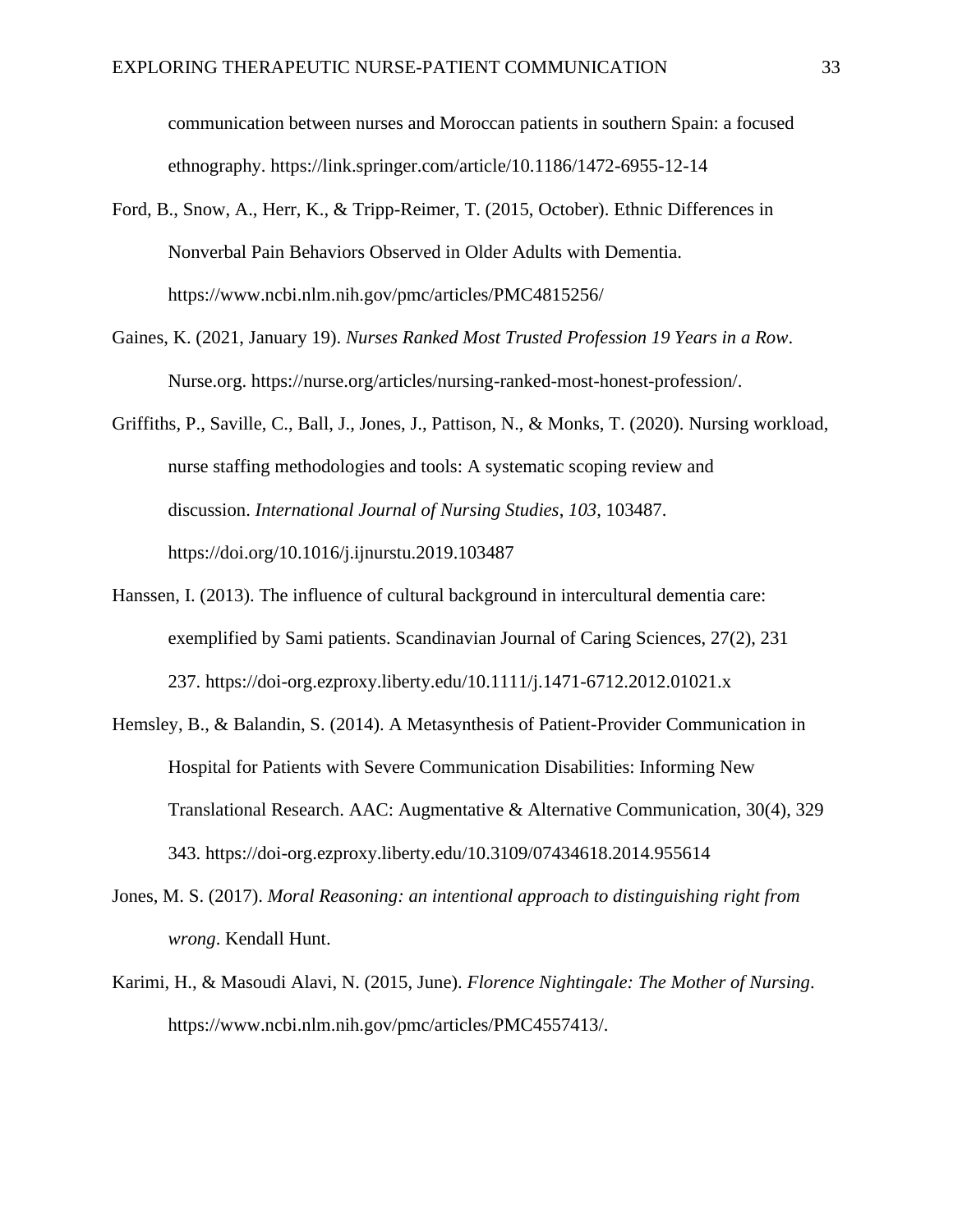- Kourkouta, L., & Papathanasiou, I. V. (2014, February). *Communication in nursing practice*. Materia socio-medica. https://www.ncbi.nlm.nih.gov/pmc/articles/PMC3990376/.
- Moreno‐Poyato, A. R., & Rodríguez-Norgueira, Ó. (2020). The association between empathy and the nurse-patient therapeutic relationship in mental health units: a cross-sectional study. *Journal of Psychiatric and Mental Health Nursing*. https://doi.org/10.1111/jan.14715/v2/review2
- Mauk, K. L. (2018). *Gerontological nursing: Competencies for care*. Burlington, MA: Jones & Bartlett Learning.
- Nightingale, F. (1946). Notes on nursing: What it is, and what it is not. Appleton-Century.
- Norouzinia, R., Aghabarari, M., Shiri, M., Karimi, M., & Samami, E. (2015, September 28). *Communication Barriers Perceived by Nurses and Patients*. https://www.ncbi.nlm.nih.gov/pmc/articles/PMC4954910/.
- NCCHC. (2020). Therapeutic Communication and Behavioral Management. https://www.ncchc.org/cnp-therapeutic-communication.
- Rowbotham, S., Wardy, A. J., Lloyd, D. M., Wearden, A., & Holler, J. (2014, October 24). *Increased pain intensity is associated with greater verbal communication difficulty and increased production of speech and co-speech gestures*. PloS one. https://www.ncbi.nlm.nih.gov/pmc/articles/PMC4208777/.
- Shafipour, V., Mohammad, E., & Ahmadi, F. (2014, August 15). Barriers to nurse-patient communication in cardiac surgery wards: a qualitative study. https://www.ncbi.nlm.nih.gov/pmc/articles/PMC4825530/
- Slade, S. & Sergent, S. R. (2020, May 7). *Interview techniques*. https://www.ncbi.nlm.nih.gov/books/NBK526083/.